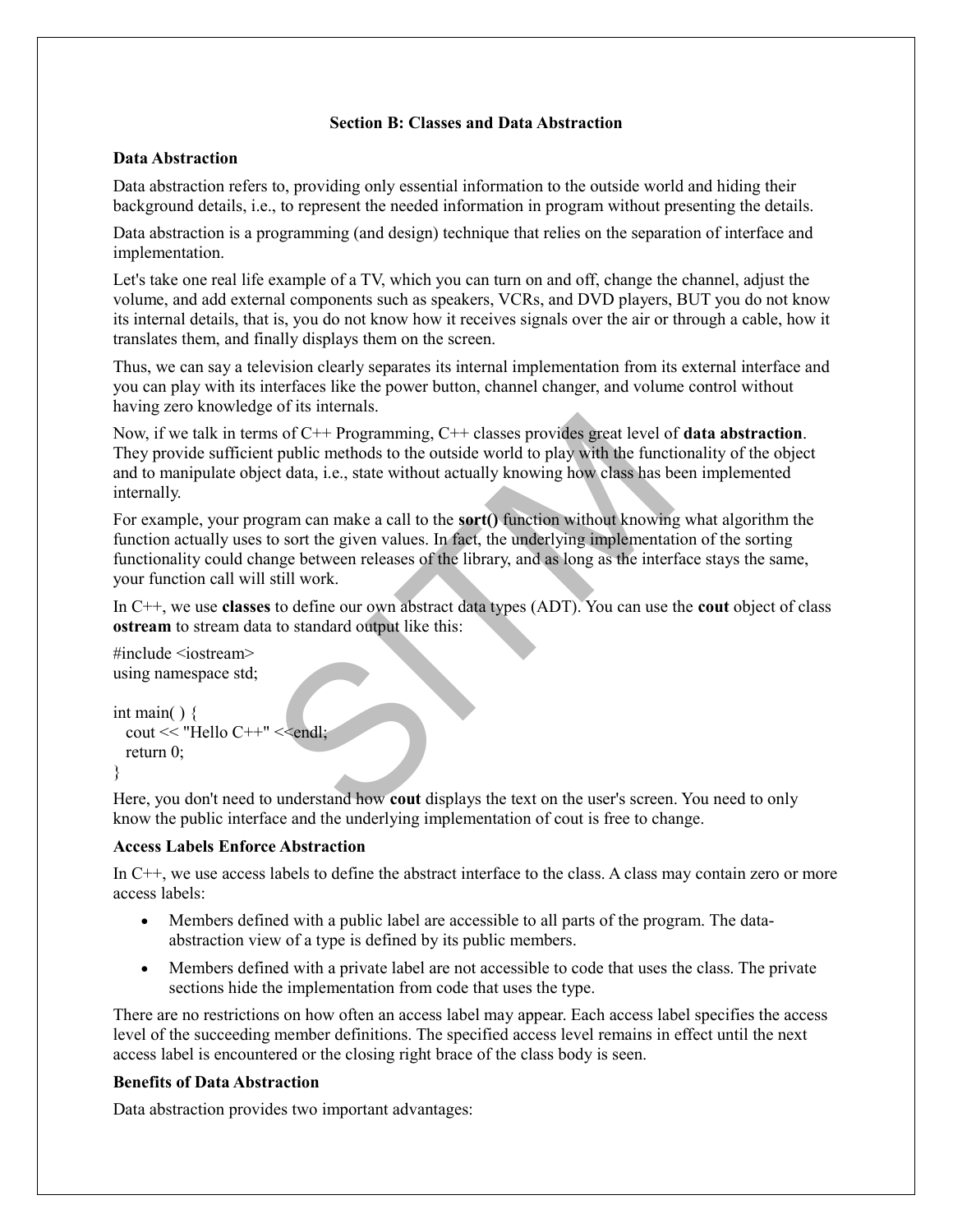- Class internals are protected from inadvertent user-level errors, which might corrupt the state of the object.
- The class implementation may evolve over time in response to changing requirements or bug reports without requiring change in user-level code.

By defining data members only in the private section of the class, the class author is free to make changes in the data. If the implementation changes, only the class code needs to be examined to see what affect the change may have. If data are public, then any function that directly accesses the data members of the old representation might be broken.

#### **Data Abstraction Example:**

#include <iostream>

Any C++ program where you implement a class with public and private members is an example of data abstraction. Consider the following example:

```
de world<br>umber) {<br>de world<br>de world<br>a outside world
using namespace std;
class Adder {
  public:
    // constructor
   Adder(int i = 0) {
     total = i;
     }
    // interface to outside world
    void addNum(int number) {
     total += number;
     }
    // interface to outside world
     int getTotal() {
      return total;
     };
   private:
    // hidden data from outside world
     int total;
};
int main( ) {
  Adder a;
 a.addNum(10);
 a.addNum(20);
  a.addNum(30);cout << "Total " << a.getTotal() << endl;
  return 0;
}
When the above code is compiled and executed, it produces the following result:
Total 60
```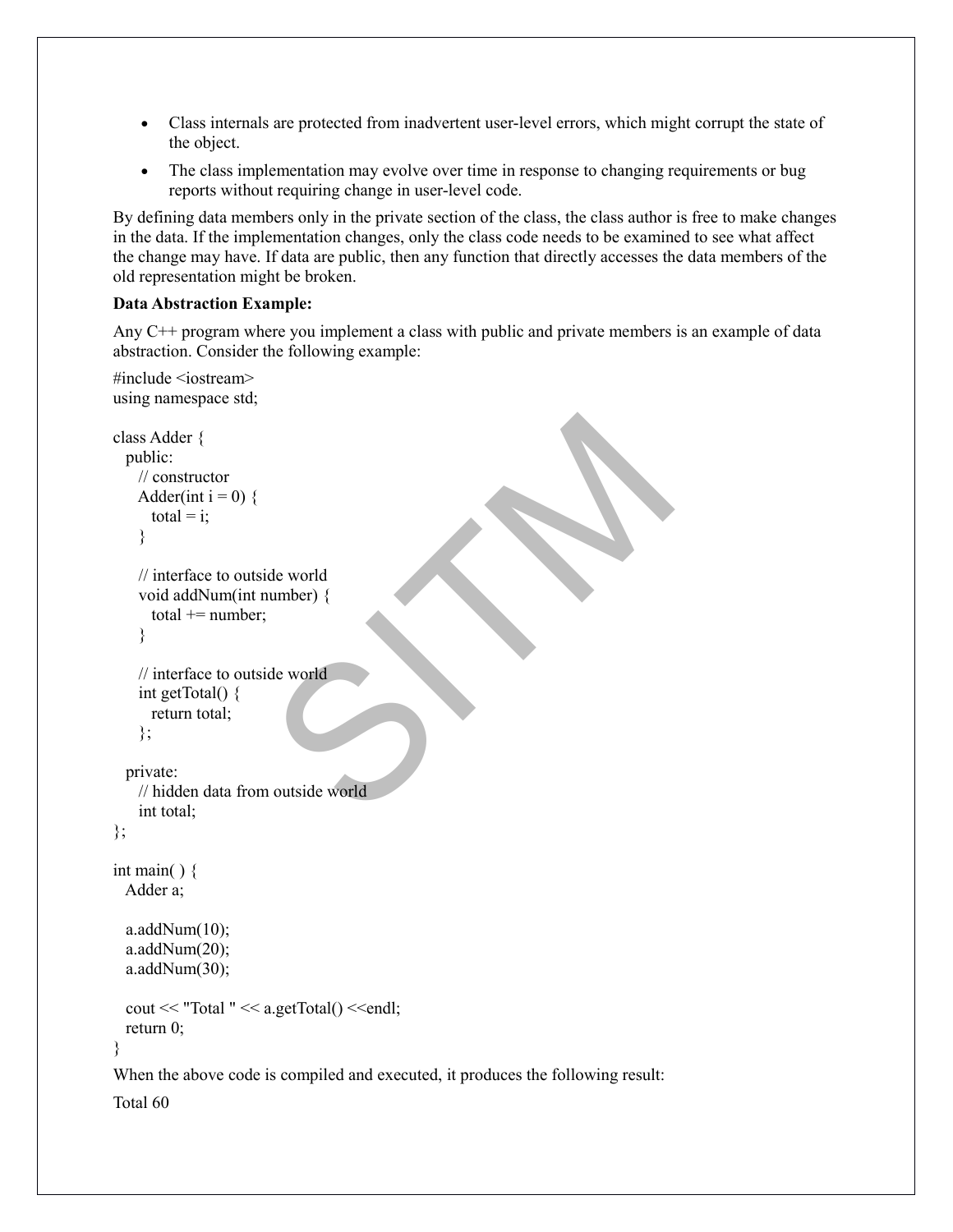Above class adds numbers together, and returns the sum. The public members **addNum** and **getTotal** are the interfaces to the outside world and a user needs to know them to use the class. The private member **total** is something that the user doesn't need to know about, but is needed for the class to operate properly.

Structure A structure is a collection of dissimilar data types.

Exerciture variable of type book. And name, price and pages<br>structure member we need dot(.) operator.<br>bk b1.<br>anagement<br>allocate memory:<br>mory allocation<br>memory allocation struct book { char name ; float price ; int pages ; } ; struct book b1, b2, b3; Here b1, b2 and b3 are structure variable of type book. And name, price and pages are called structure members. To access a structure member we need dot(.) operator.

b1.name - name of book b1. b1.price – price of book b1. b1.pages – price of book b1.

## **Dynamic Memory Management**

There are two ways to allocate memory:

- (i) Static memory allocation
- (ii) Dynamic memory allocation

#### **(i) Static memory allocation**

To allocate memory at the time of program compilation is known as static memory allocation. i.e. int a[ $10$ ];

it allocates 20 bytes at the time of compilation of the program. Its main disadvantage is wastage or shortage of memory space can takes place.

#### **(ii) Dynamic memory allocation**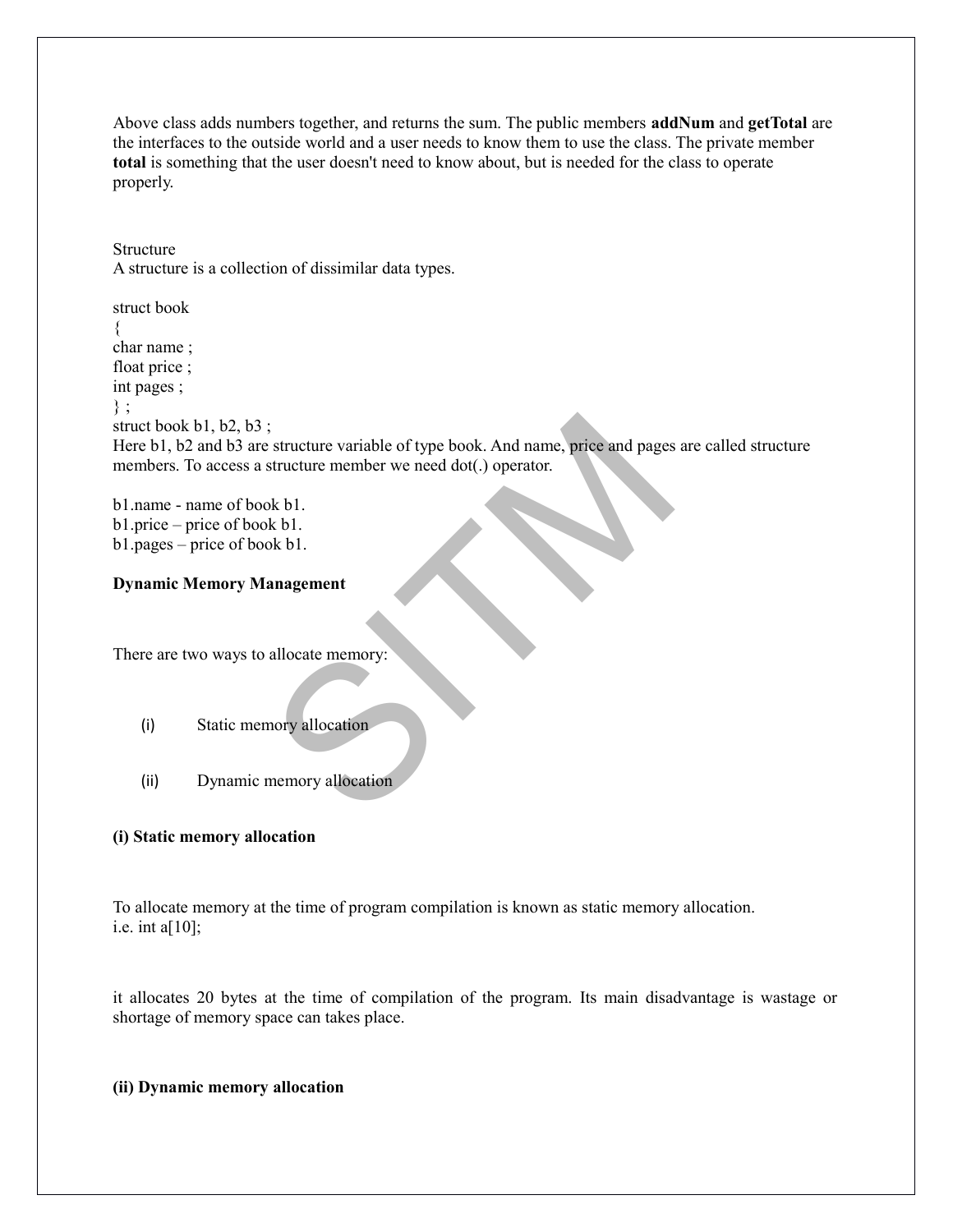To allocate memory at the time of program execution is known as dynamic memory allocation.C++ provides two dynamic allocation operators: **new** and **delete**. These operators are used to allocate and free memory at run time. Dynamic allocation is an important part of almost all real-world programs. These are included for the sake of compatibility with C. However, for C++ code, you should use the new and delete operators because they have several advantages. The new operator allocates memory and returns a pointer to the start of it. The delete operator frees memory previously allocated using new.

The general forms of new and delete are shown here: p\_var = new type;

delete p\_var;

Frequencies de la production de la production de la production de la production de la production de la production de la production de la production de la production de la production de la production de la production de la Here, p\_var is a pointer variable that receives a pointer to memory that is large enough to hold an item of type type.

#### **Memory Allocation to an integer.**

**Solution:**

#include <iostream.h> void main()

{

int \*p; try

{

 $p = new int;$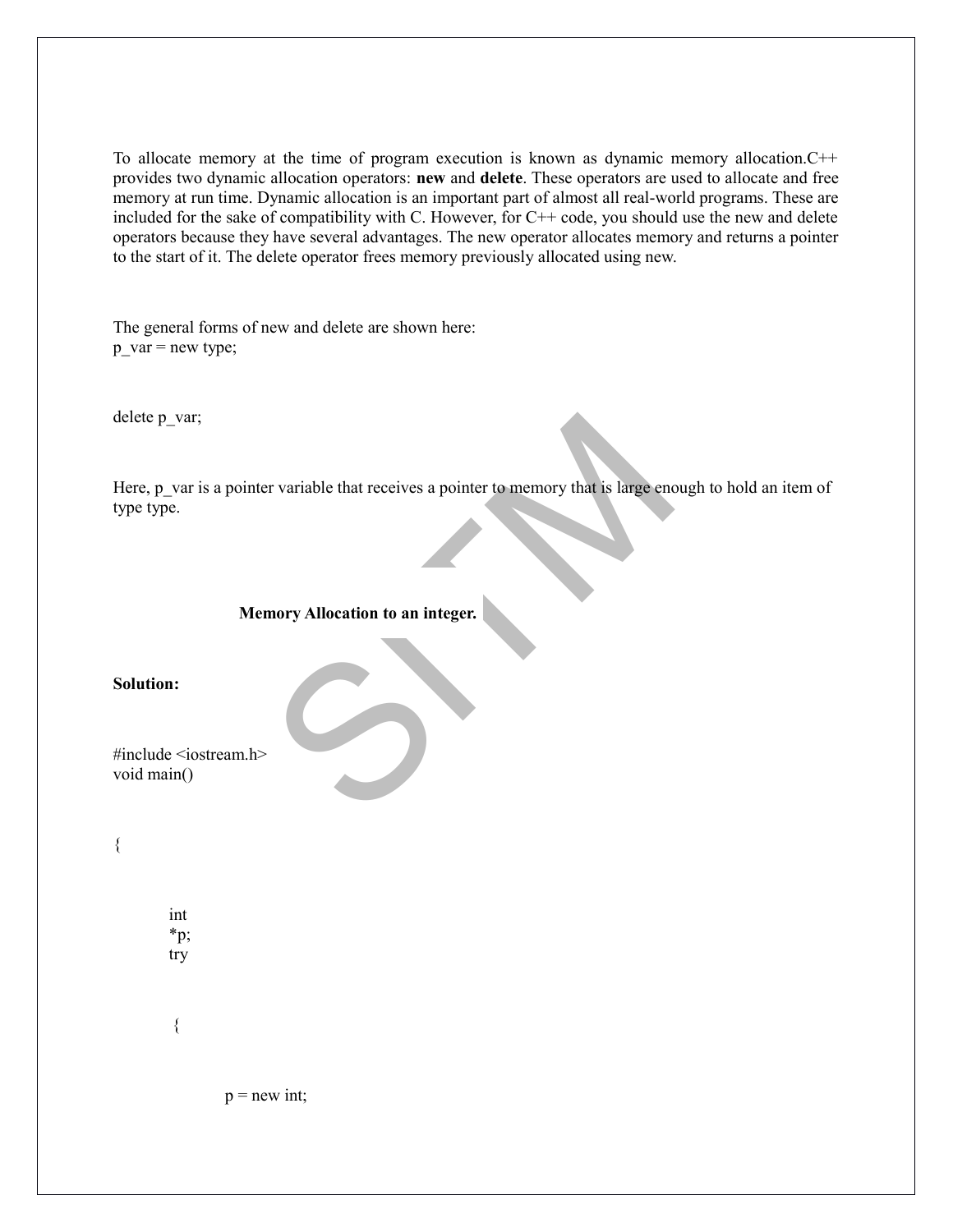```
SITM
catch (bad_alloc xa)
{
      cout << "Allocation Failure\n";
     return 1;
}
*_{p} = 100;cout << "At " << p \ll"
cout << "is the value " <<"\n"; delete p;
```
This program assigns to **p** an address in the heap that is large enough to hold an integer. It then assigns that memory the value 100 and displays the contents of the memory on the screen. Finally, it frees the dynamically allocated memory. Remember, if your compiler implements **new** such that it returns null on failure, you must change the preceding program appropriately.The **delete** operator must be used only with a valid pointer previously allocated by using **new**. Using any other type of pointer with **delete** is undefined and will almost certainly cause serious problems, such as a system crash.

#### **this Pointer**

}

}

Every object in C++ has access to its own address through an important pointer called this pointer. The this pointer is an implicit parameter to all member functions. Therefore, inside a member function, this may be used to refer to the invoking object.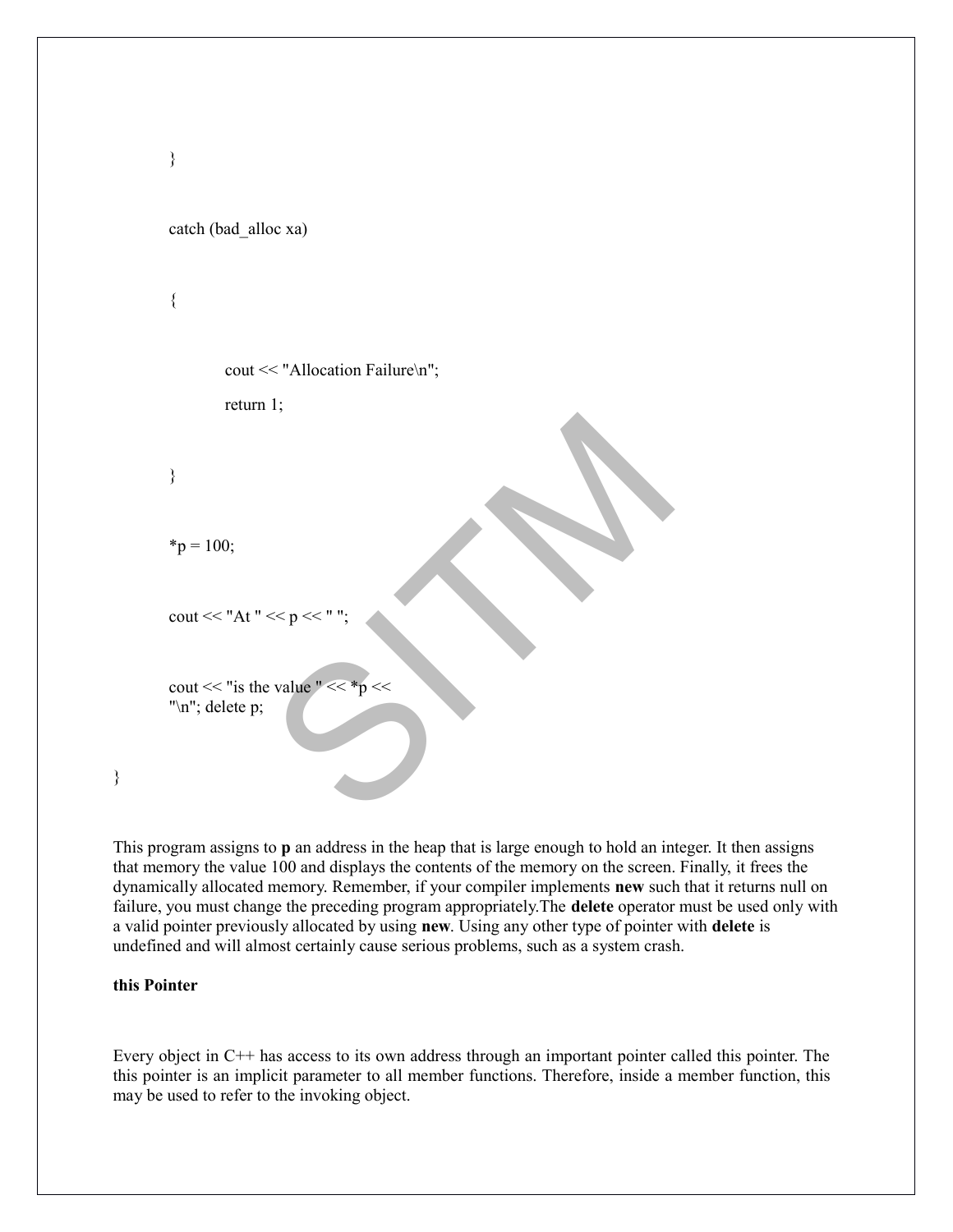Friend functions do not have a **this** pointer, because friends are not members of a class. Only non static member functions have a **this** pointer.

#### **Write a program to demonstrate this pointer.**

## **Solution:**

 $\begin{bmatrix} 1 \\ 1 \\ 2.0 \end{bmatrix}$ <br>2.0, double b=2.0, double h=2.0) #include <iostream.h> class Box { private: double length; double breadth; double height; public: Box(double l=2.0, double b=2.0, double h=2.0) { cout <<"Constructor called." << endl; length  $=$  l;  $breadth = b;$ height =  $h$ ;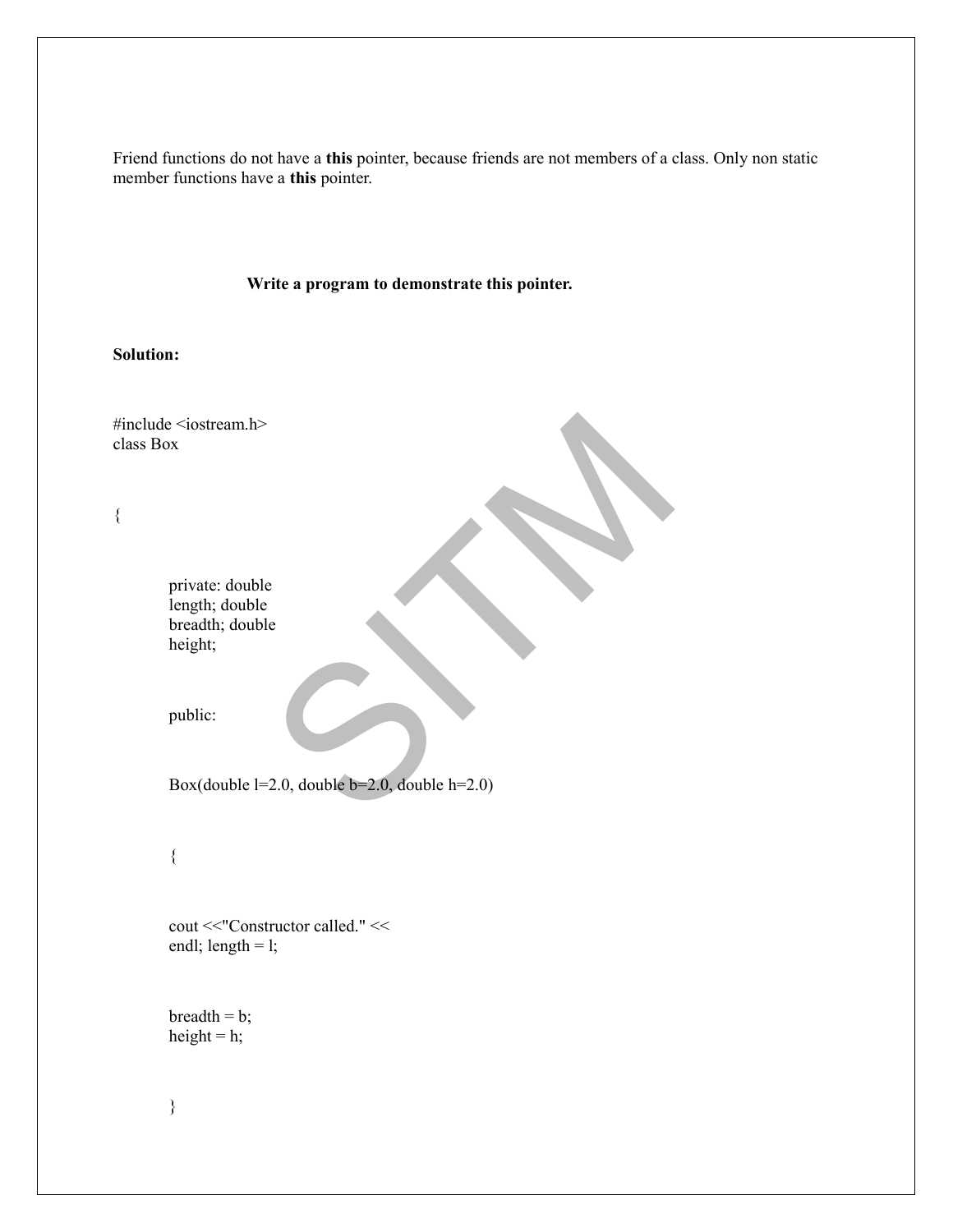|                 | double Volume()                         |  |
|-----------------|-----------------------------------------|--|
|                 | $\{$                                    |  |
|                 | return (length * breadth * height);     |  |
|                 | $\}$                                    |  |
|                 | int compare(Box box)                    |  |
|                 | $\{$                                    |  |
|                 | return (this->Volume() > box.Volume()); |  |
|                 | $\}$                                    |  |
| $\}$ ;          |                                         |  |
| void main(void) |                                         |  |
| $\{$            |                                         |  |
|                 | Box Box1(3.3, 1.2, 1.5);                |  |
|                 | Box Box2(8.5, 6.0, 2.0);                |  |
|                 | if(Box1.compare(Box2))                  |  |
|                 |                                         |  |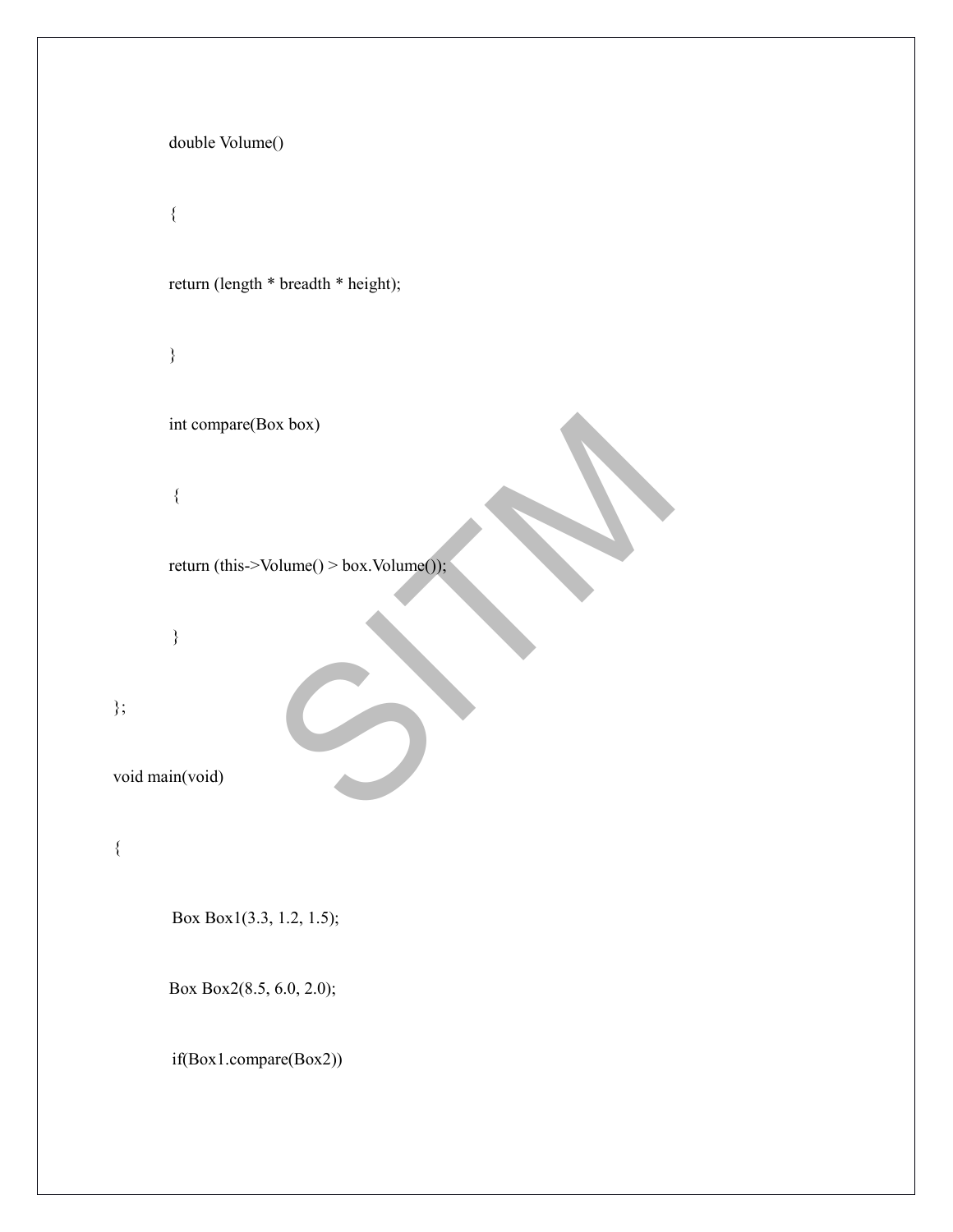

It is the process by which a single function can perform different task, depending upon no of parameters and types of parameters.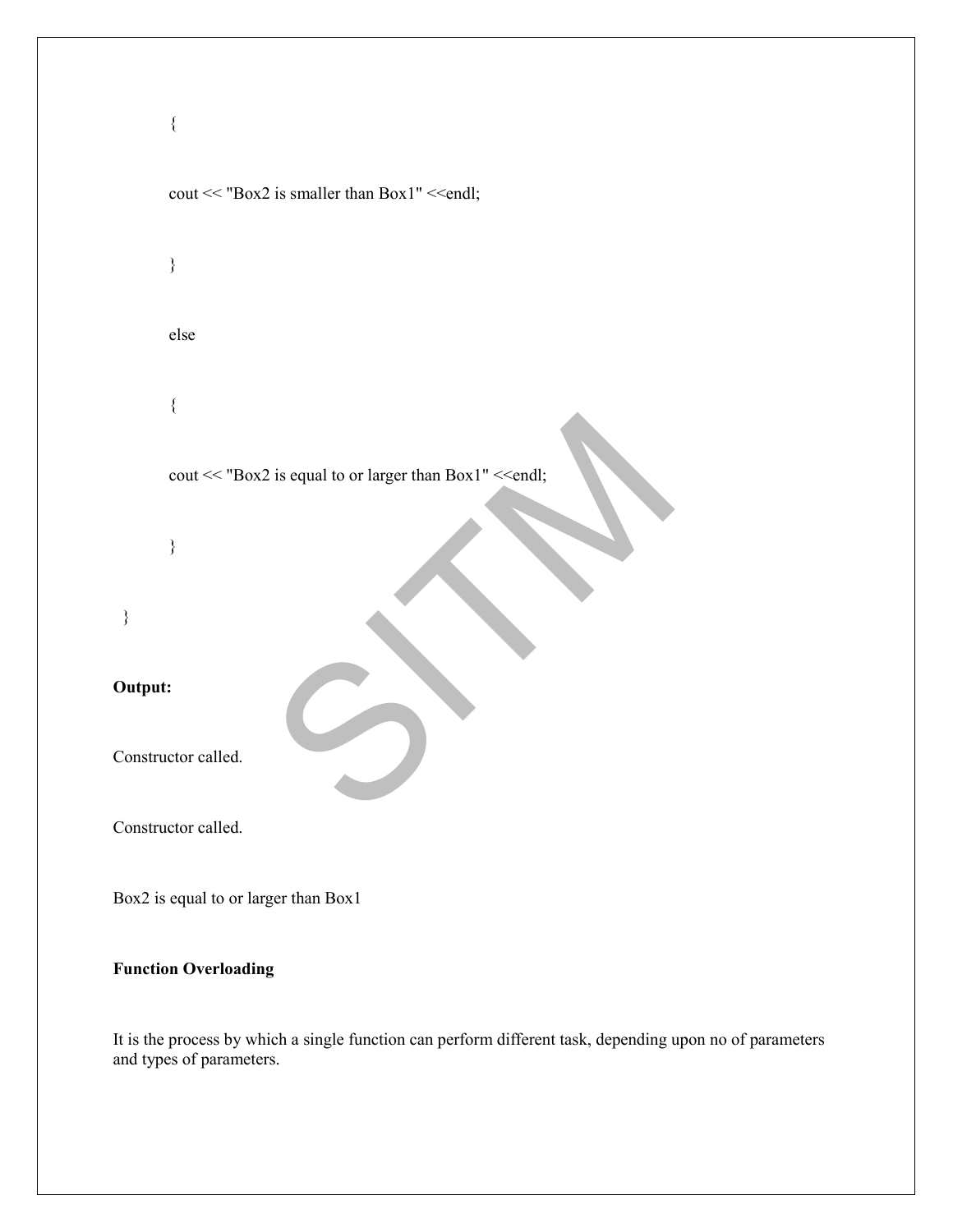**Write a program to overload function area () to calculate area of circle and area of a rectangle.**

## **Solution:**

#include <iostream.h> float area(int);

int area(int, int); void main( )

{

int  $r, l, b;$ 

cout << "Enter the Value of r, l & b: ";  $\text{cin}>>\text{r}>>\text{l}>>\text{b}$ ;

r the Value of r,  $\mathbf{l}$  & b:<br>  $\geq$ b;<br>
of circle is<br>
andl; cout<< "Area of  $\leq$  area(l,b); cout << "Area of circle is" "<<area(r)<<endl; cout<<<"Area of" rectangle is " $\leq$  area(l,b);

}

float area(int a)

return (3.14\*a\*a);

}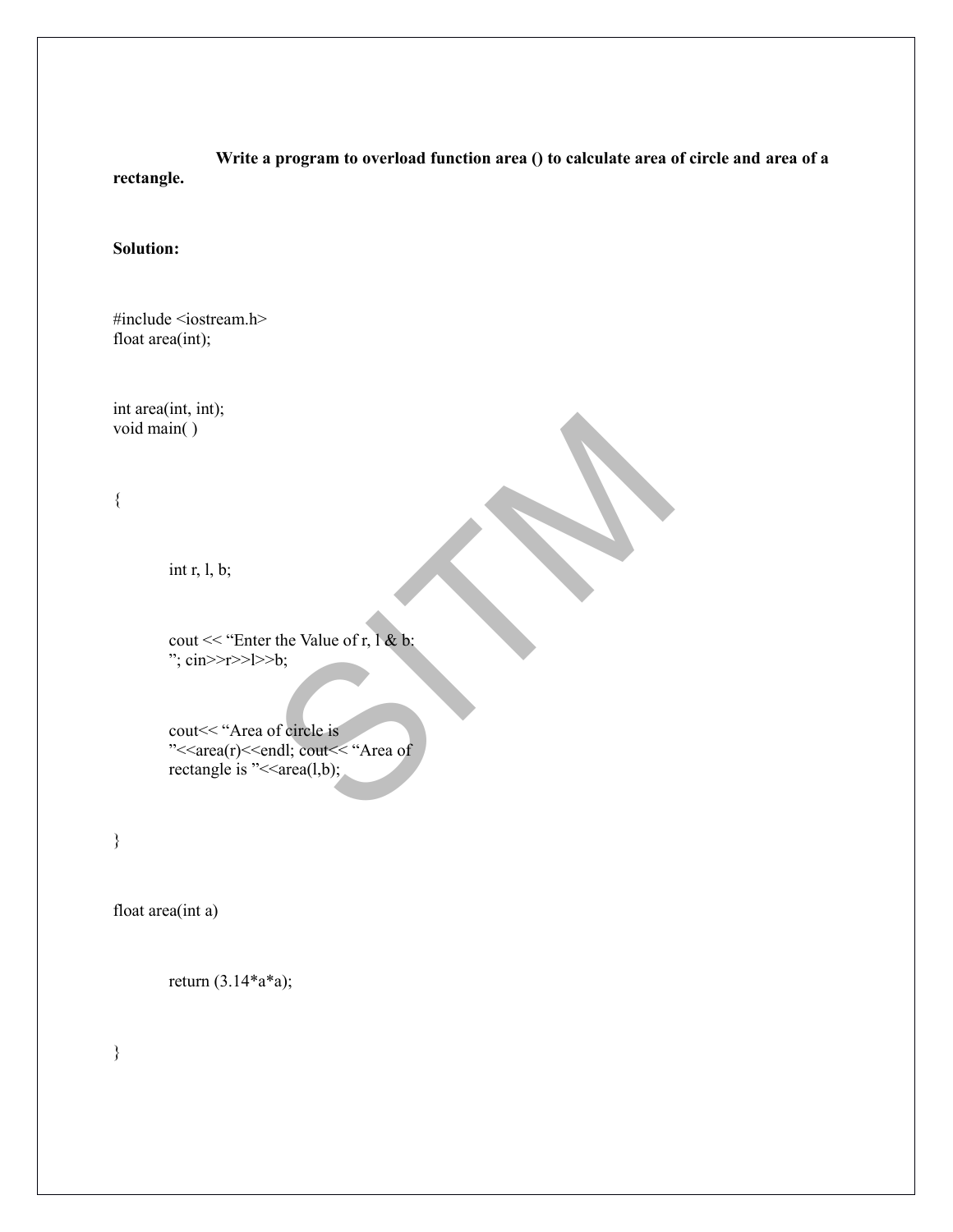## int area(int a, int b)

## {

return (a\*b);

}

# **Output:**

Enter the Value of r, l & b: 7 8 6

Area of circle is 153.86 Area of circle is 48

## **Ambiguity in Function Overloading**

Repartment of the Contractions: Suppose we have two functions: void area(int,int);

void area(float,int); void main()

{

 $area(10,10);$  // Unambiguous function call, calls area(int, int){ }

area(10.0,10); // Ambiguous function call, error!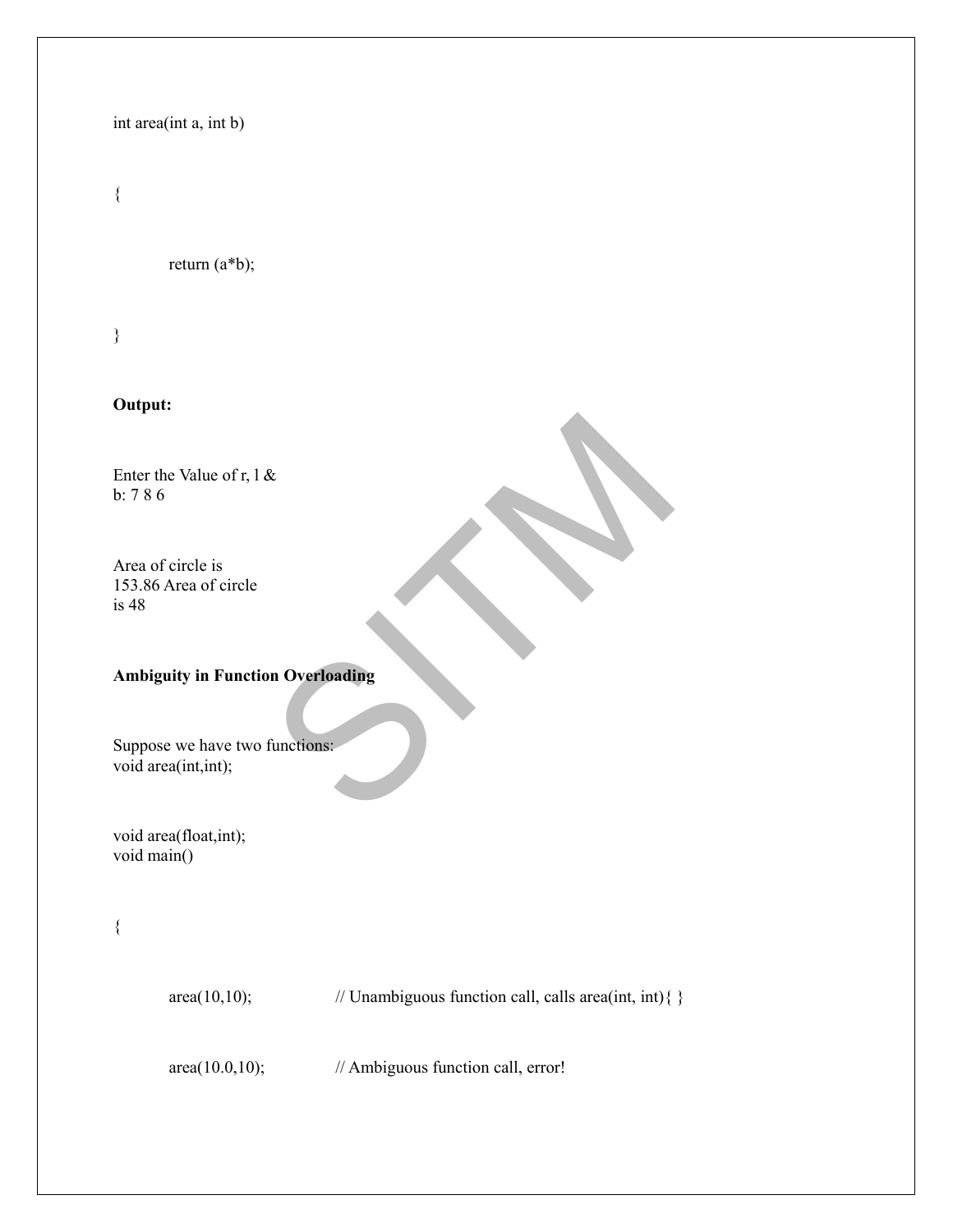*Note:* Here, the second area() function will not compile and will generate error ambiguity between area(int,int) and area(float, int) . It's because 10.0 is treated as a double, not a float. Either of our functions could accept a double, but our compiler doesn't know which one you want to use.

Following functions cannot be overloaded:

void f(int x); void f(int  $&x$ );

nctions cannot be overloaded when the only difference is the other takes a normal, call-by-value parameter. Above two functions cannot be overloaded when the only difference is that one takes a reference parameter and the other takes a normal, call-by-value parameter.

typedef int integer; enum days{mon,tue,wed} void  $f(int);$ 

void f(mon);

**Friend Classes**

It is possible for one class to be a **friend** of another class. When this is the case, the **friend** class and all of its member functions have access to the private members defined within the other class.

#include <iostream.h> class TwoValues

}

{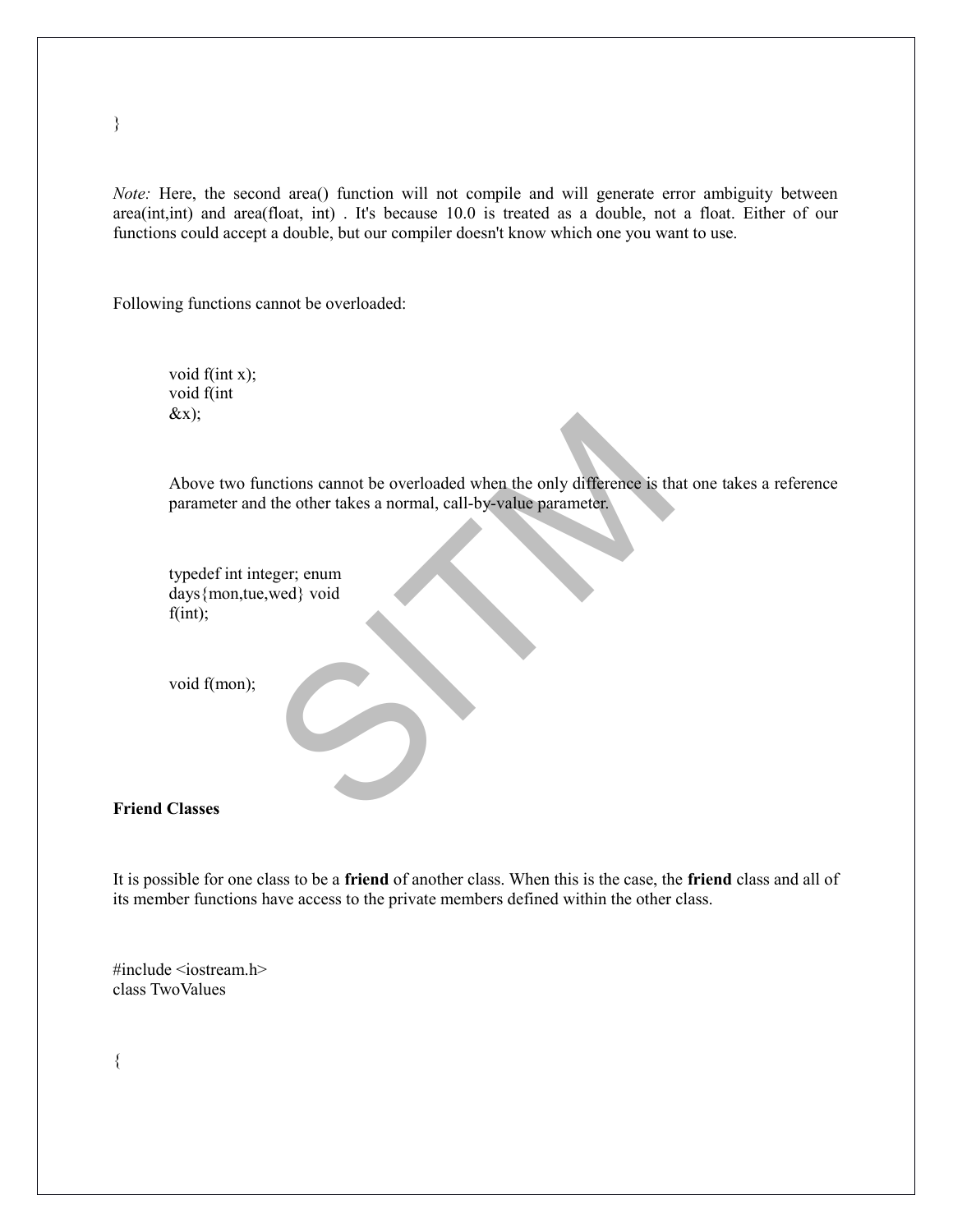SITM int a; int b; public : TwoValues(int i, int j) {  $a =$ i; b  $= j;$ } friend class Min; class Min public: int min(TwoValues x);

int Min::min(TwoValues x)

};

{

};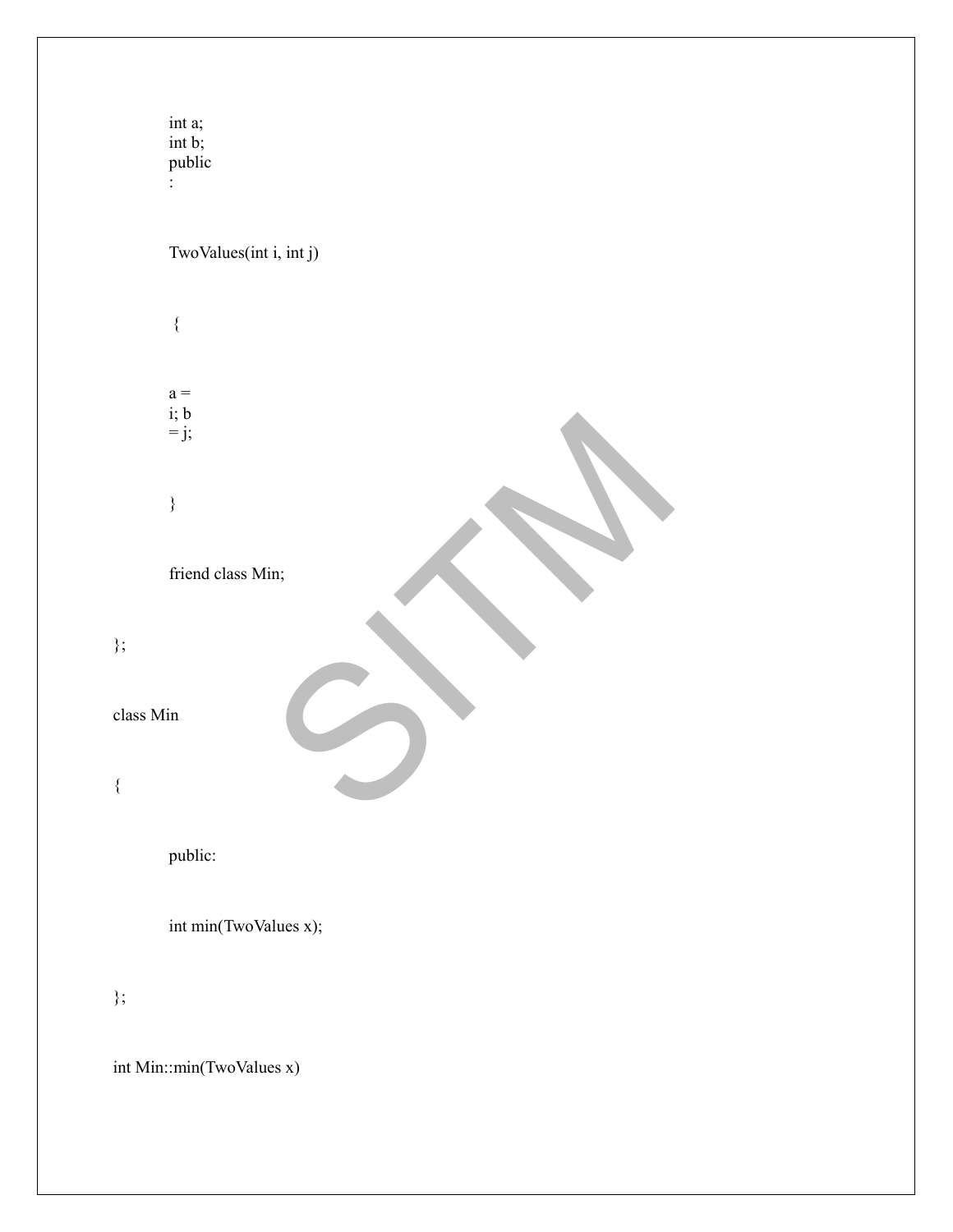```
SITM
{
     return x.a \le x.b ? x.a : x.b;
}
int main()
{
     TwoValues ob(10, 
     20); Min m;
     \cot <<m.min(ob); return 
     0;
}
Output:
10
```
*Note:* In this example, class Min has access to the private variables a and b declared within the TwoValues class.

## **Static Data Members**

The data member of a class preceded by the keyword static is known as static member.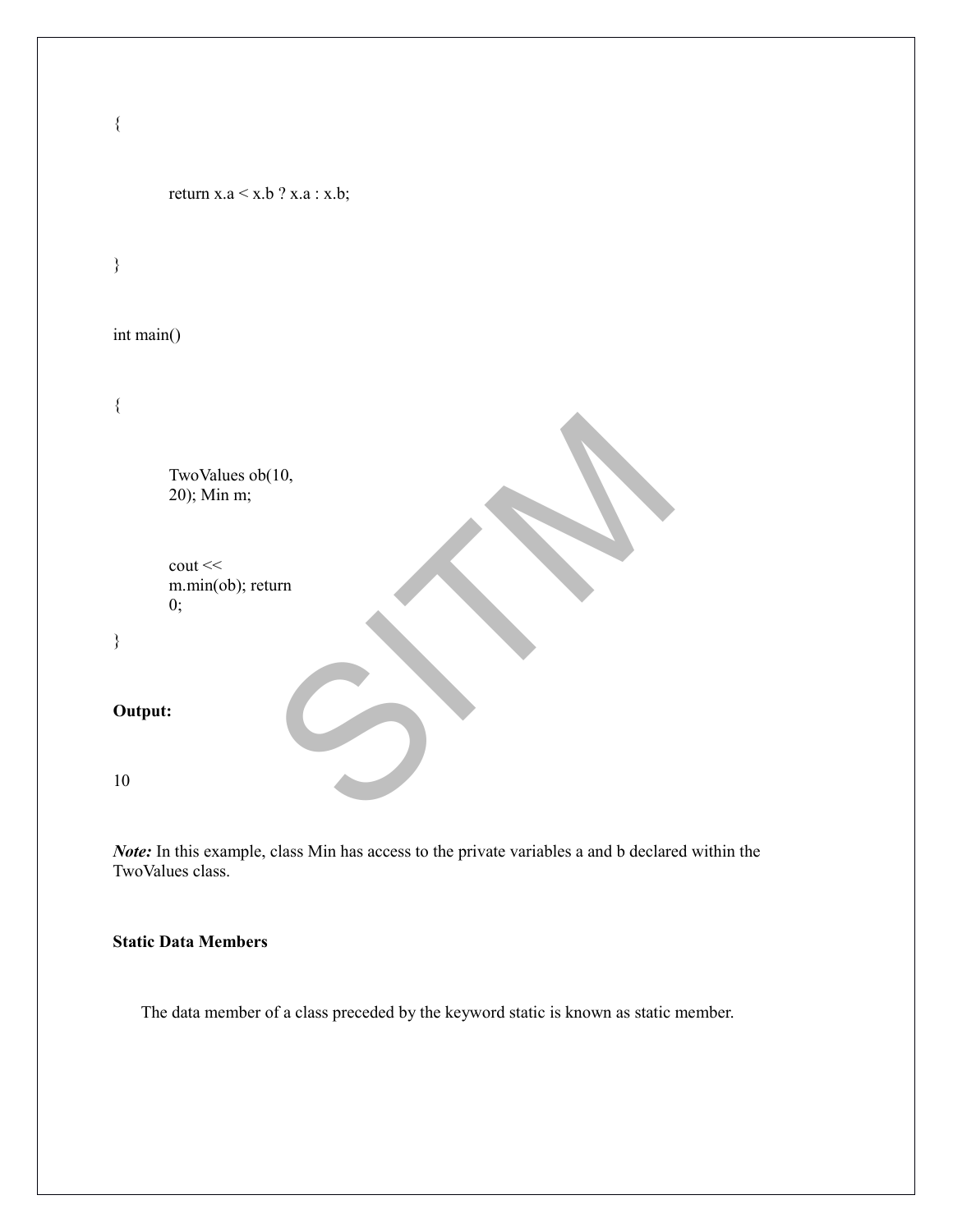When we precede a member variable's declaration with **static**, we are telling the compiler that only one copy of that variable will exist and that all objects of the class will share that variable. Hence static variables are called class variables.

Unlike regular data members, individual copies of a static member variable are not made for each object. No matter how many objects of a class are created, only one copy of a **static** data member exists. Thus, all objects of that class use that same variable.

All **static** variables are initialized to zero before the first object is created.

members are caned object variable but static data members. Normal data members are called object variable but static data members are called class variables.

## **Demonstration of static data members.**

**Solution:**

#include<iostream.h> class A

{

int p; static int q; public:  $A()$ ;

void incr(void); void display(void);

};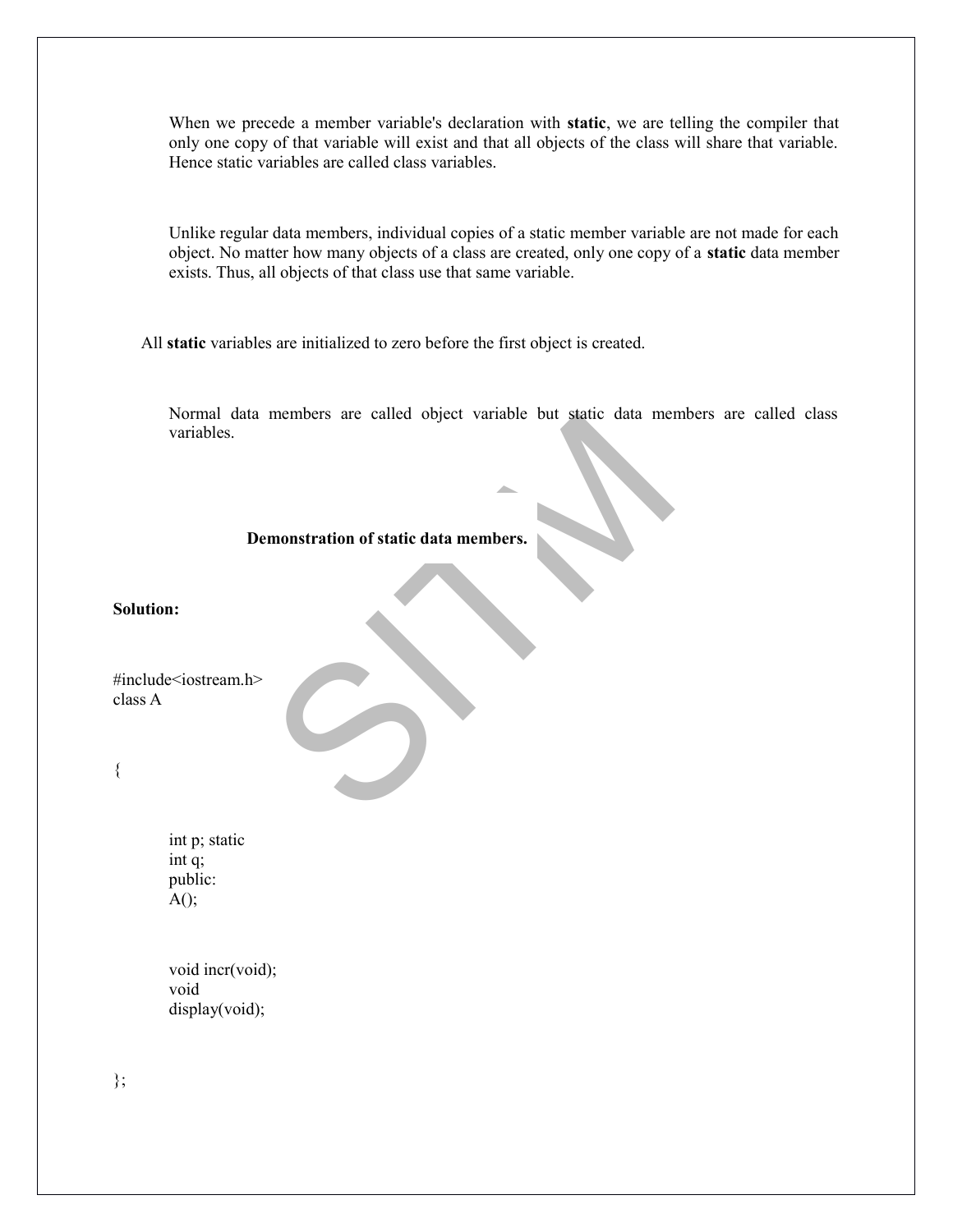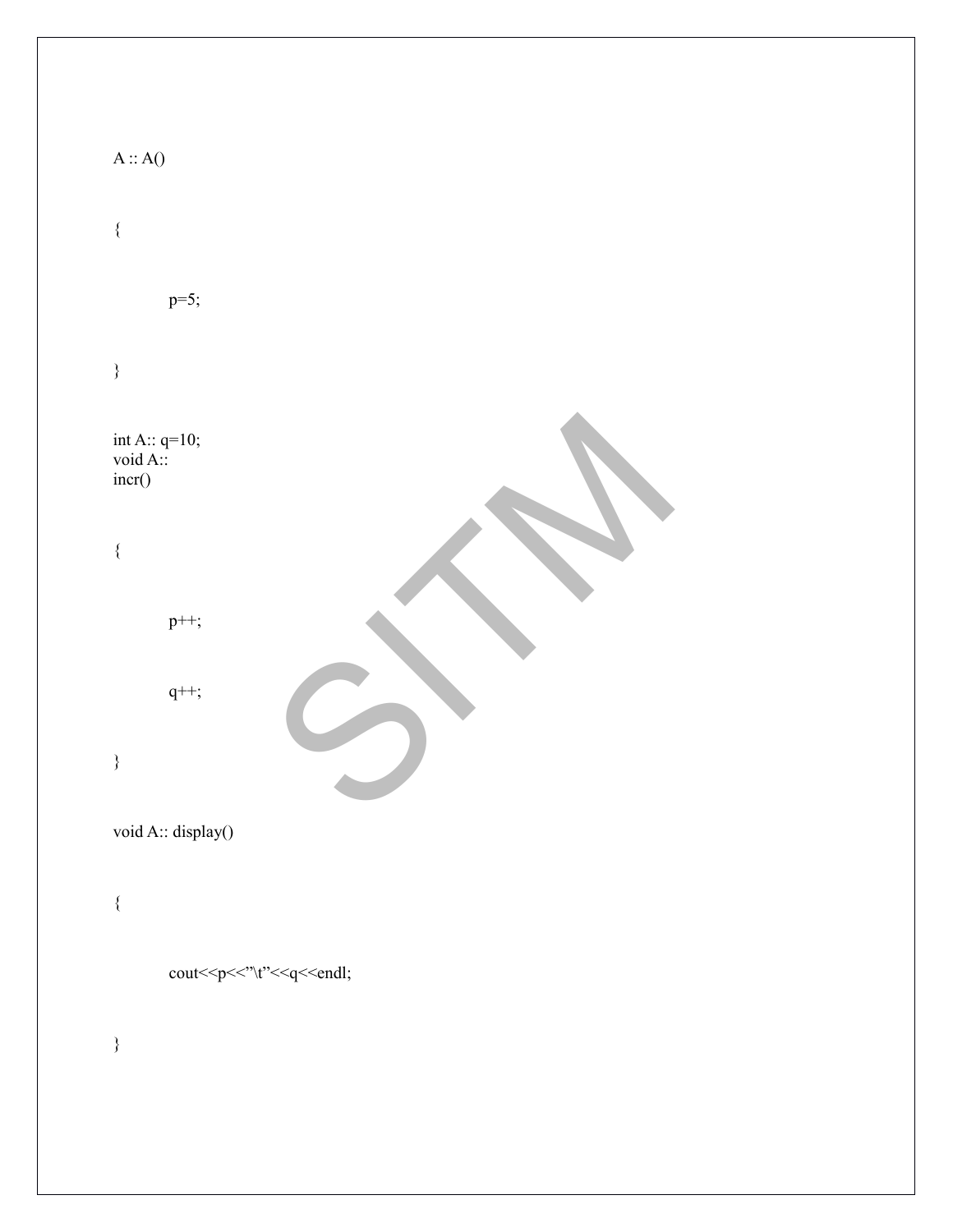| void main() |                                                                                                                                                                                        |
|-------------|----------------------------------------------------------------------------------------------------------------------------------------------------------------------------------------|
| $\{$        |                                                                                                                                                                                        |
|             | A a1, a2,<br>a3;<br>a1.incr();<br>a1.display()<br>; a2.incr();<br>a2.display()<br>; a3.incr();<br>a3.display()<br>$\vdots$                                                             |
| $\}$        |                                                                                                                                                                                        |
| Output:     |                                                                                                                                                                                        |
| 6           | 11                                                                                                                                                                                     |
| 6           | 12                                                                                                                                                                                     |
| 6           | 13                                                                                                                                                                                     |
|             | Note: Here p is a normal variable, whose value is 5 for all 3 objects a1, a2 and<br>seguente conseguente quieto). Dostro in otodio seguindolo per mondo que subposta initial segluo in |

*Note:* Here p is a normal variable, whose value is 5 for all 3 objects a1, a2 and a3 (For each object, separate copy of p exists). But q is static variable or member, whose initial value is 10 and a single copy of q exists for all the objects.

## **Constructor**

A constructor is a special member function whose task is to initialize the object of a class. Its name is same as the class name.

A constructor does not have a return type.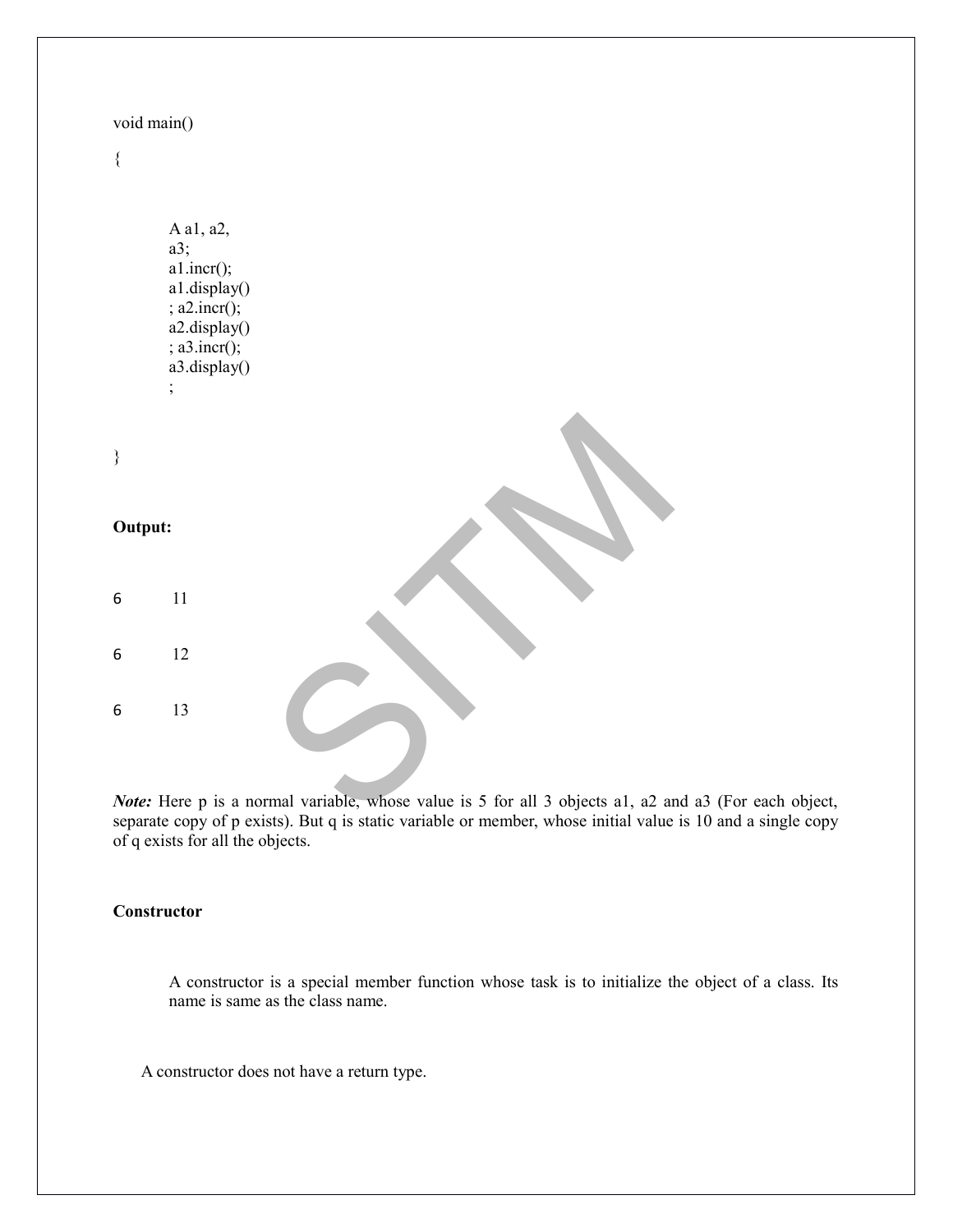A constructor is called or invoked when the object of its associated class is created. It is called constructor because it constructs the values of data members of the class. A constructor cannot be virtual (shall be discussed later on).

A constructor can be overloaded.

There three types of constructor:

- (i) Default Constructor
- (ii) Parameterized Constructor
- (iii) Copy constructor

## **Default Constructor**

ized Constructor<br>structor<br>has no arguments is known as default constructor.<br>nonstration of default Constructor. The constructor which has no arguments is known as default constructor.

#### **Demonstration of default Constructor.**

## **Solution:**

#include<iostream.h> class Add

## {

int x, y, z;

public:

Add(); // Default Constructor void calculate(void);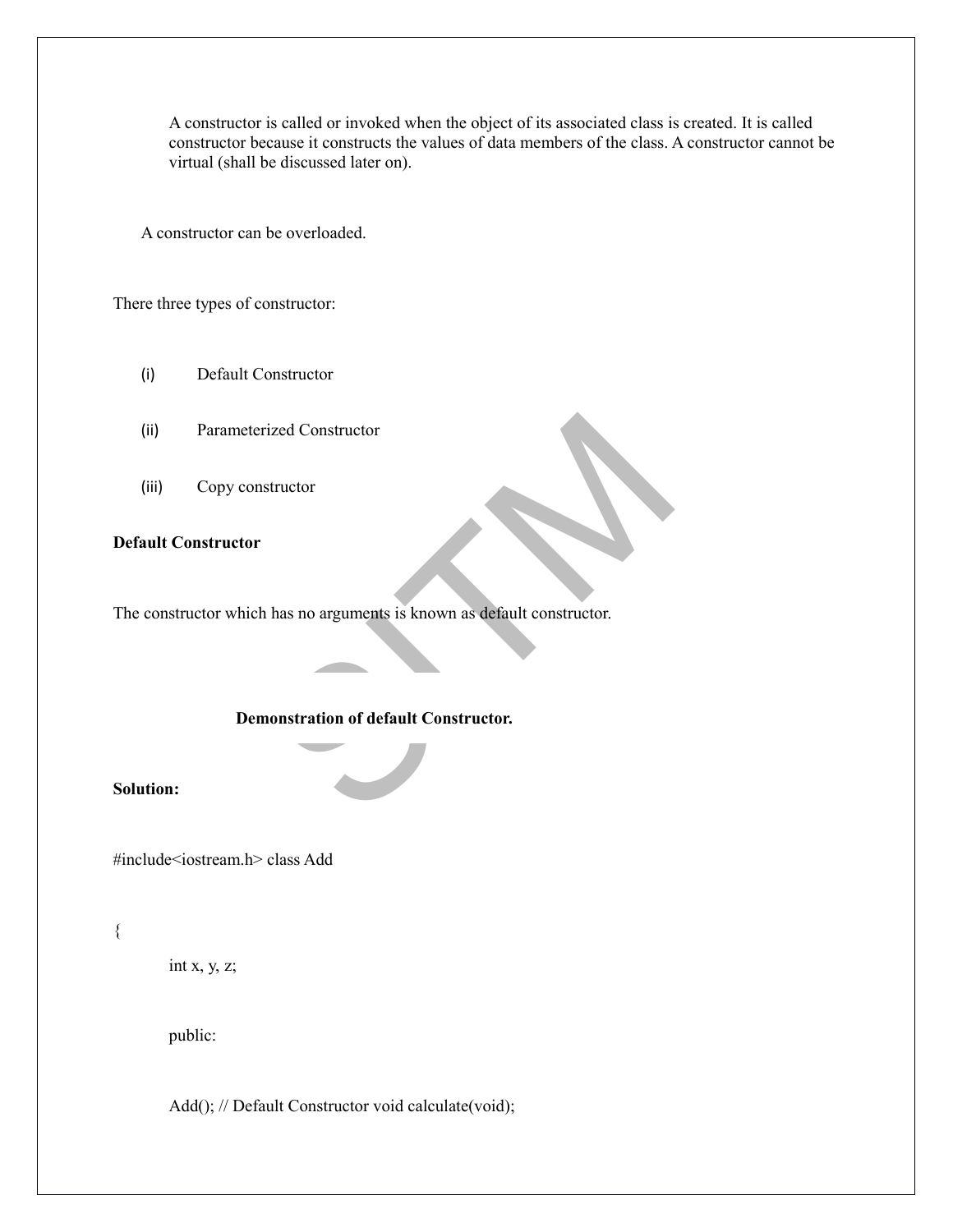```
SITM
      void display(void);
};
Add::Add()
{
     x=6;
     y=5;
}
void Add :: calculate()
{
     z=x+y;}
void Add :: display()
{
     cout<<z;
}
void main()
{
      Add a; a.calculate();
      a.display();
```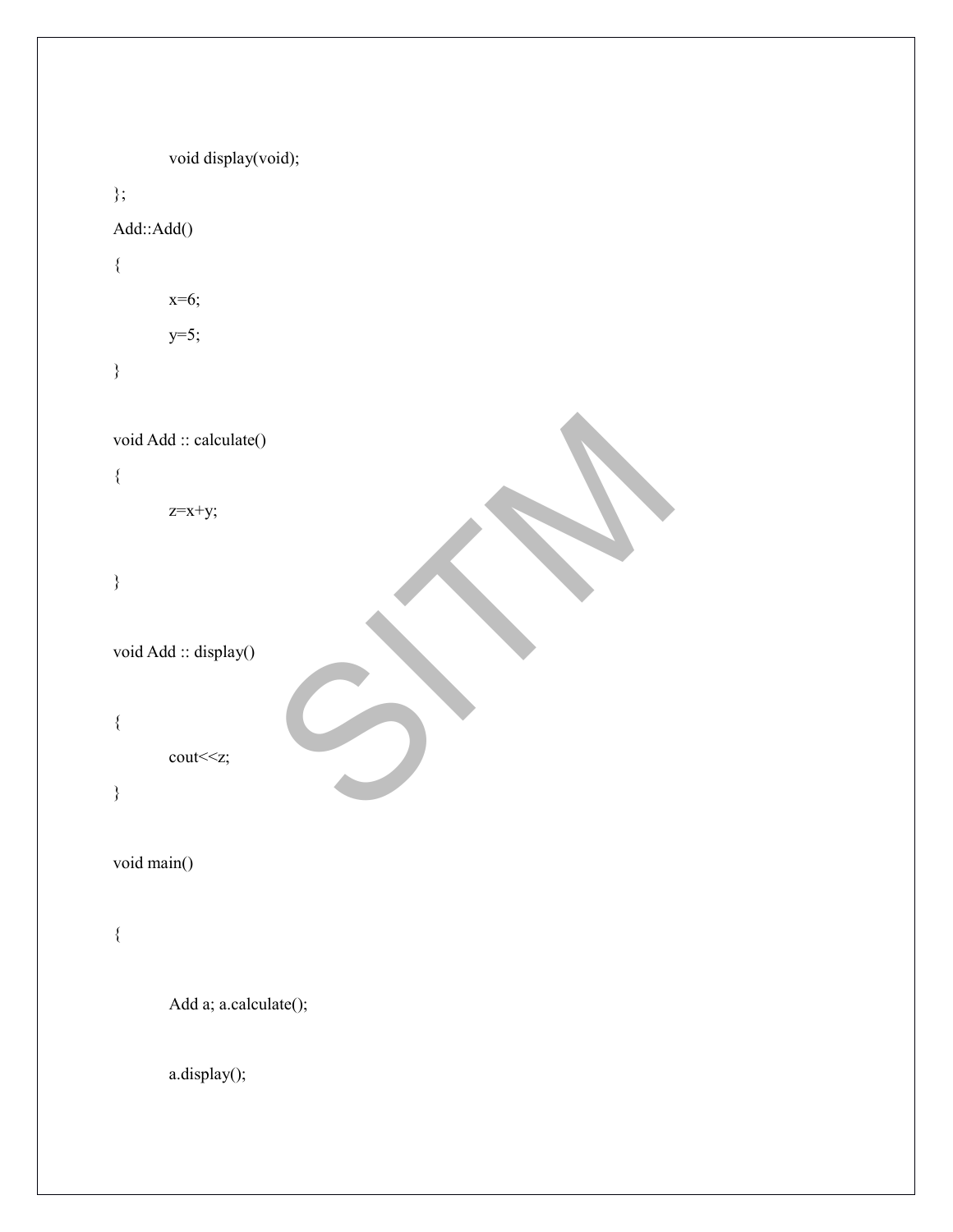**Output:**

11

 $\frac{1}{2}$  of  $\frac{1}{2}$  of  $\frac{1}{2}$  of  $\frac{1}{2}$  of  $\frac{1}{2}$  of  $\frac{1}{2}$  and  $\frac{1}{2}$  of  $\frac{1}{2}$  and  $\frac{1}{2}$  on  $\frac{1}{2}$  and  $\frac{1}{2}$  on  $\frac{1}{2}$  and  $\frac{1}{2}$  constructor takes some argument is known as paramet *Note:* Here in the above program when the statement Add a; will execute (i.e. object is created), the default constructor Add () will be called automatically and value of x and y will be set to 6 and 5 respectively.

**Parameterized constructor**

The constructor which takes some argument is known as parameterized constructor.

**Write a program to initialize two integer variables using parameterized**

**constructor and add them.**

**Solution:**

#include<iostream.h> class Add

{

int x, y, z; public: Add(int, int);

}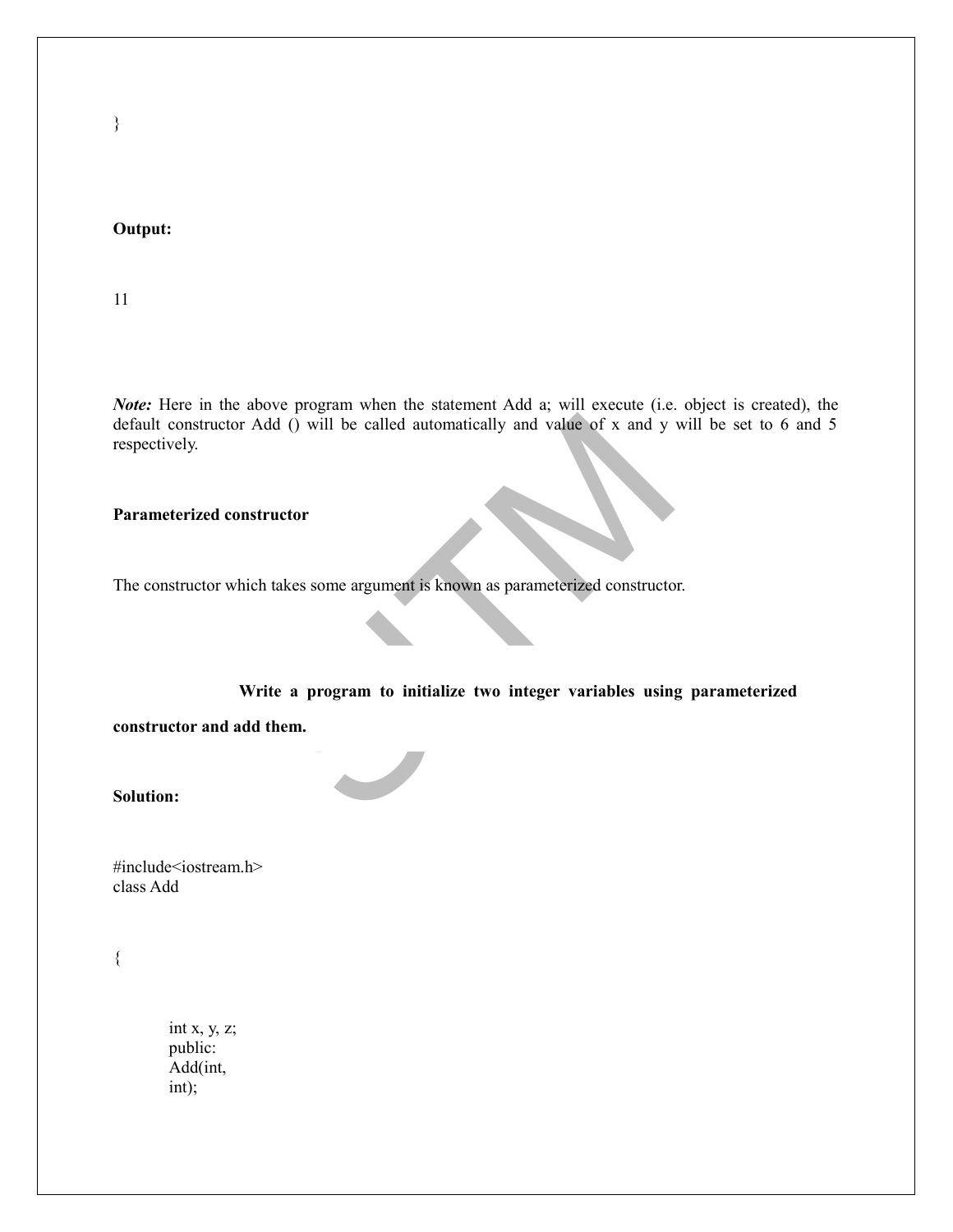void calculate(void); void display(void);

};

Add :: Add(int a, int b)

SITM { x=a; y=b; } void Add :: calculate() {  $z=x+y;$ } void Add :: display() {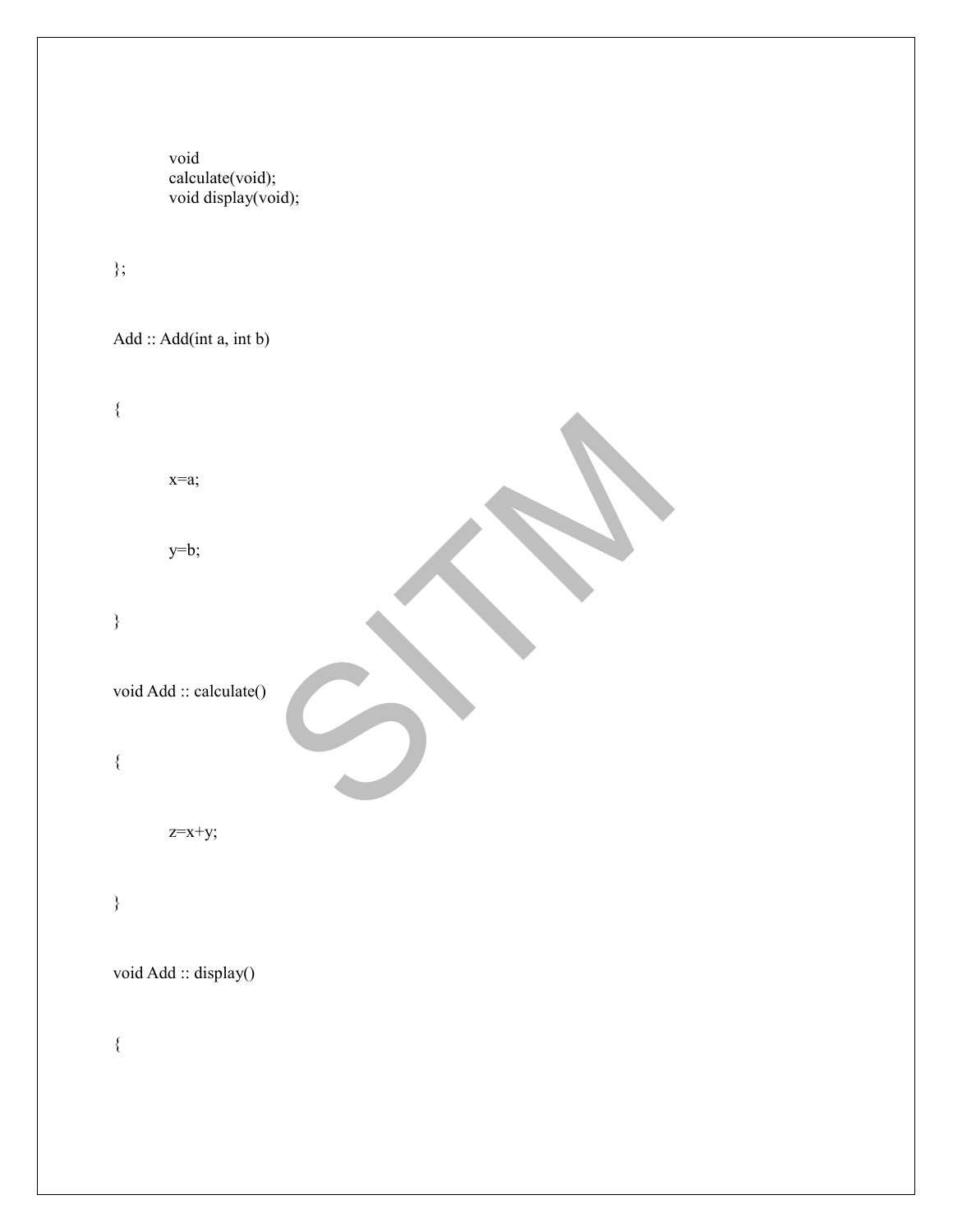```
cout<<z;
```
}

void main()

{

Add  $a(5, 6)$ ; a.calculate(); a.display();

}

#### **Output:**

11

Example 18 and the statement Add a(5, 6); will be executed that the statement Add a(5, 6); will be executed that the called automatically and value *Note:* Here in the above program when the statement Add a(5, 6); will be executed (i.e. object creation), the parameterized constructor Add (int, int) will be called automatically and value of x and y will be set to 5 and 6respectively.

A parameterized constructor can be called:

- (i) **Implicitly:** Add a(5, 6);
- (ii) **Explicitly :**Add a=Add(5, 6);

If the constructor has one argument, then we can also use object-name=value-of-argument; instead of object-name (value-of-argument); to initialize an object.

**What is Constructor Overloading?**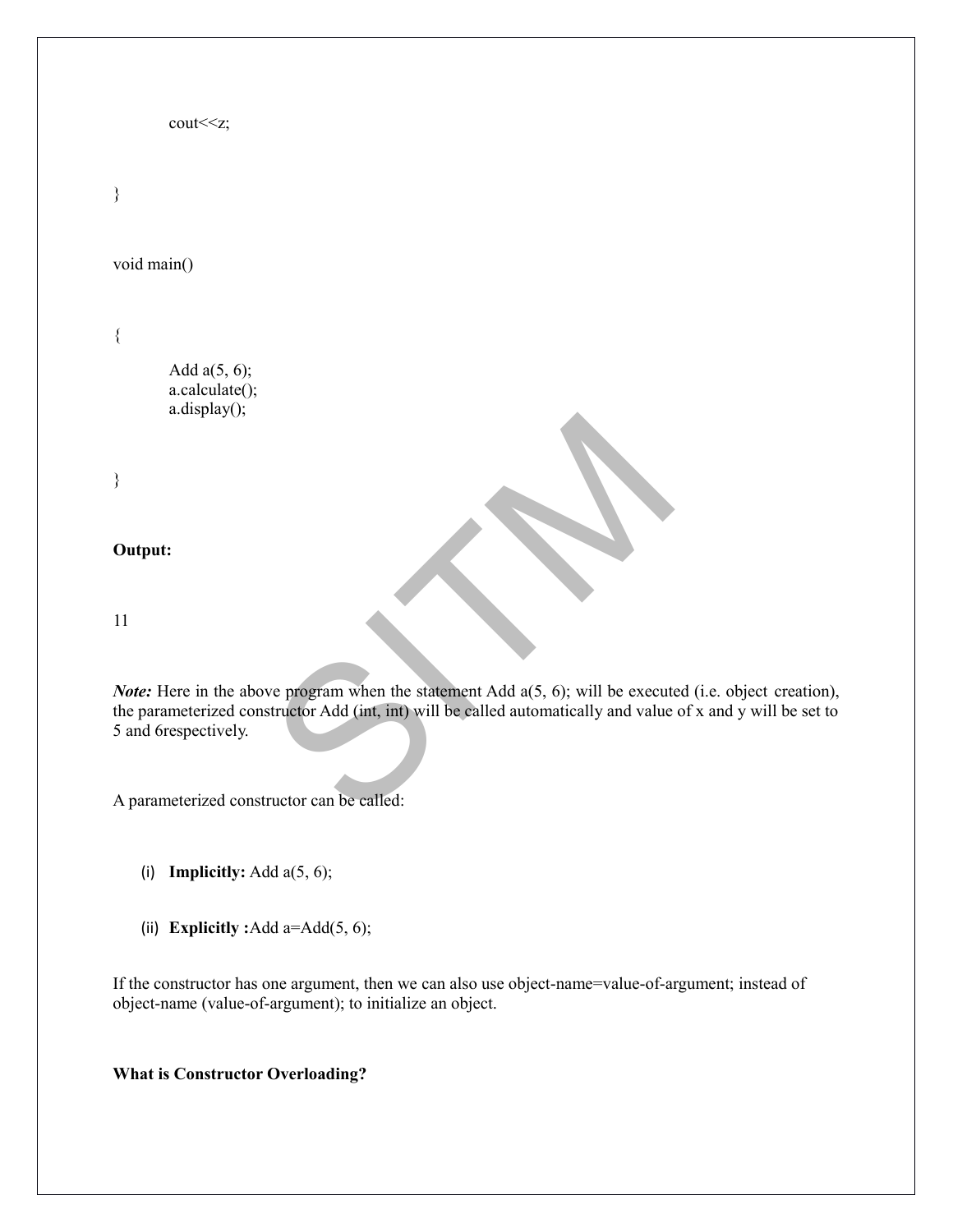If a program contains more than one constructor, then constructor is said to be overloaded.

#### **Destructor**

It is a special member function which is executed automatically when an object is destroyed. Its name is same as class name but it should be preceded by the symbol  $\sim$ .

It cannot be overloaded as it takes no argument.

Exercise the memory space occupied by an object. It<br>ype. It is used to delete the memory space occupied by an object. It has no return type.

It should be declared in the public section of the class.

## **Demonstration of Destructor.**

**Solution:**

#include<iostream.h> class XYZ

{

int x; public:  $XYZ()$ ;  $\sim$ XYZ( );

void display(void);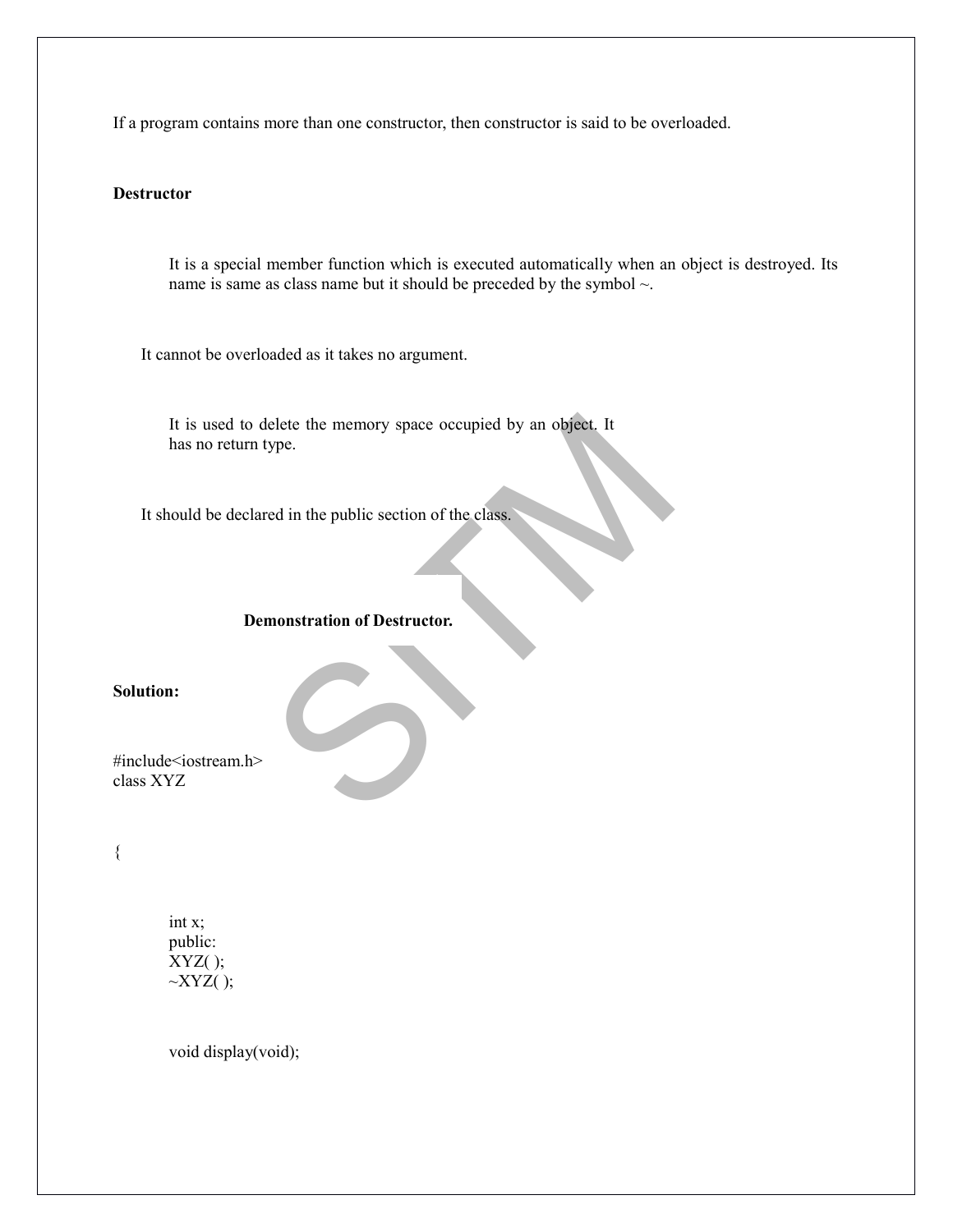| $\};$ XYZ::XYZ(                                      |  |  |
|------------------------------------------------------|--|--|
| ₹                                                    |  |  |
| $x=9;$                                               |  |  |
| $\big\}$                                             |  |  |
| $\mbox{XYZ}::\sim\!\!\mbox{XYZ}()$                   |  |  |
| $\{$                                                 |  |  |
| cout<<"Object is destroyed"< <endl;< td=""></endl;<> |  |  |
| $\big\}$                                             |  |  |
| void XYZ::display()                                  |  |  |
| $\{$                                                 |  |  |
| cout< <x;< td=""></x;<>                              |  |  |
| $\}$                                                 |  |  |
| void main()                                          |  |  |
| $\{$                                                 |  |  |
|                                                      |  |  |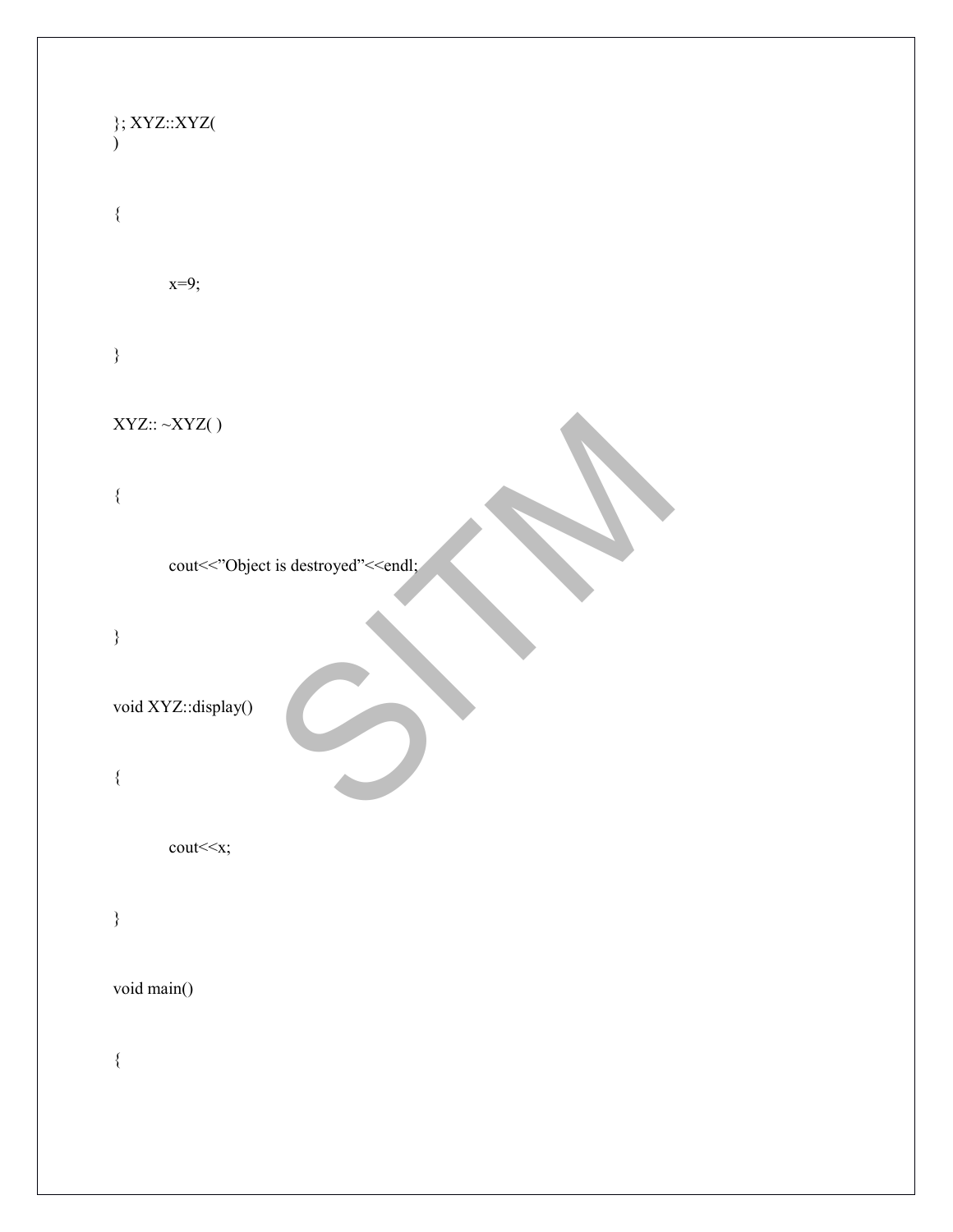XYZ xyz; xyz.display();

}

**Output:**

9

Object is destroyed.

#### **Class scope and Accessing Class Memebers**

A class's data members (variables declared in the class definition) and member functions (functions declared in the class definition) belong to that class's scope. Nonmember functions are defined at file scope.

Within a class's scope, class members are immediately accessible by all of that class's member functions and can be referenced by name. Outside a class's scope, public class members are referenced through one of the handles on an objectan object name, a reference to an object or a pointer to an object. The type of the object, reference or pointer specifies the interface (i.e., the member functions) accessible to the client.

Member functions of a class can be overloaded, but only by other member functions of that class. To overload a member function, simply provide in the class definition a prototype for each version of the overloaded function, and provide a separate function definition for each version of the function.

ssing Class Memebers<br>Solivariables declared in the class definition) and member fur-<br>Efinition) belong to that class's scope. Nonmember functions<br>class members are immediately accessible by all of that cla<br>by name. Outside Variables declared in a member function have block scope and are known only to that function. If a member function defines a variable with the same name as a variable with class scope, the class-scope variable is hidden by the block-scope variable in the block scope. Such a hidden variable can be accessed by preceding the variable name with the class name followed by the scope resolution operator  $(:).$ Hidden global variables can be accessed with the unary scope resolution operator.

The dot member selection operator (.) is preceded by an object's name or with a reference to an object to access the object's members. The arrow member selection operator  $(-)$  is preceded by a pointer to an object to access the object's members.

A member function of a class is a function that has its definition or its prototype within the class definition like any other variable. It operates on any object of the class of which it is a member, and has access to all the members of a class for that object.

Let us take previously defined class to access the members of the class using a member function instead of directly accessing them:

```
class Box {
   public:
      double length; // Length of a box
      double breadth; // Breadth of a box
```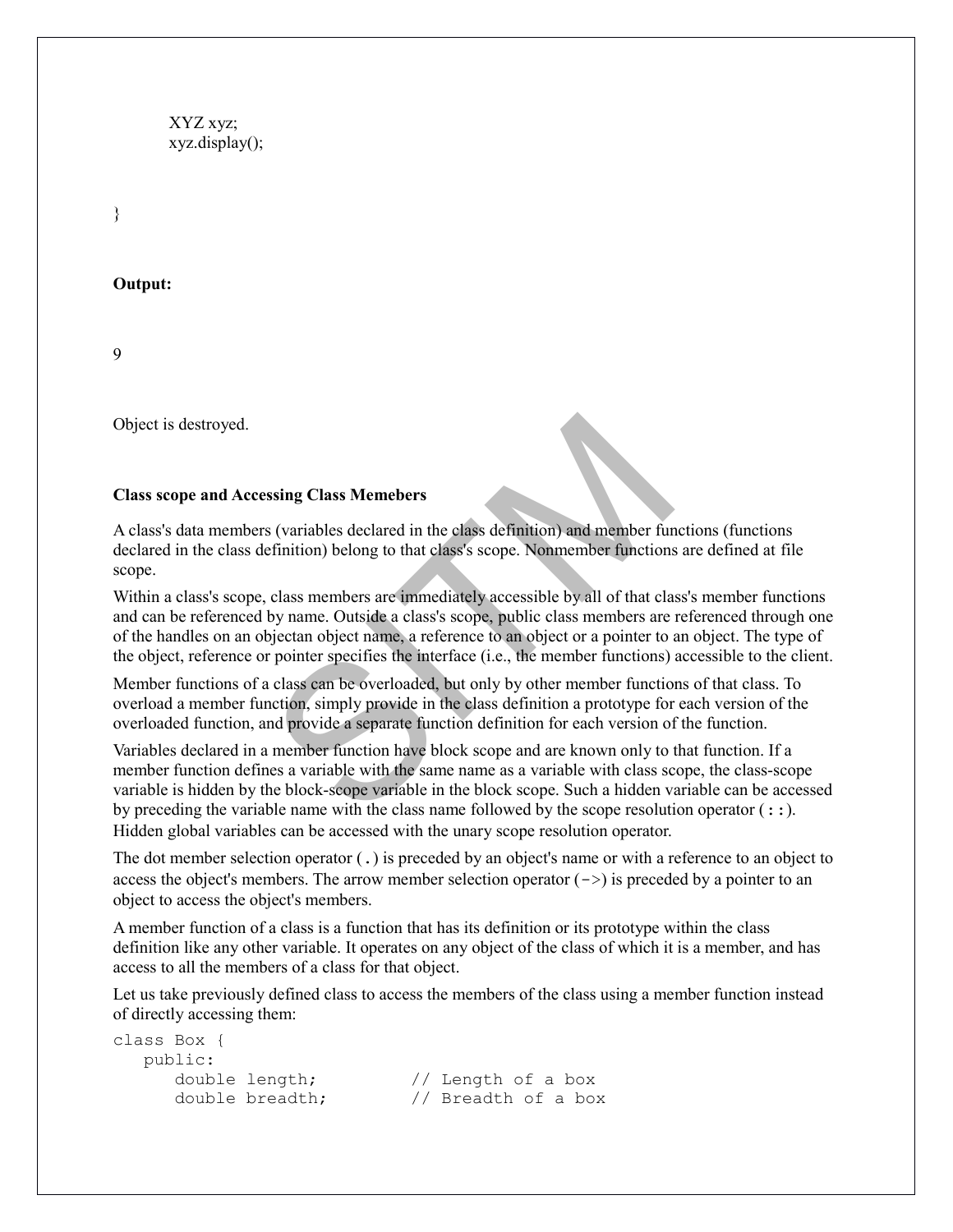```
double height; \frac{1}{2} // Height of a box
 double getVolume(void);// Returns box volume
```

```
};
```
Member functions can be defined within the class definition or separately using **scope resolution operator, ::**. Defining a member function within the class definition declares the function **inline**, even if you do not use the inline specifier. So either you can define **getVolume()** function as below:

```
class Box {
   public:
       double length; // Length of a box
       double breadth; // Breadth of a box
       double height; // Height of a box
       double getVolume(void) {
         return length * breadth * height;
       }
};
```
If you like you can define same function outside the class using **scope resolution operator, ::** as follows:

```
double Box::getVolume(void) {
    return length * breadth * height;
}
```
The same function outside the class using scope resolution<br>
Volume (void) {<br>
h \* breadth \* height;<br>
woint is that you would have to use class name just before ::<br>
using a dot operator (.) on a object where it will manipula Here, only important point is that you would have to use class name just before :: operator. A member function will be called using a dot operator (**.**) on a object where it will manipulate data related to that object only as follows:

```
Box myBox; // Create an object
```

```
myBox.getVolume(); // Call member function for the object
```
Let us put above concepts to set and get the value of different class members in a class:

```
#include <iostream>
```

```
using namespace std;
```

```
class Box {
   public:
      double length; // Length of a box
      double breadth; // Breadth of a box
      double height; // Height of a box
      // Member functions declaration
      double getVolume(void);
      void setLength( double len );
      void setBreadth( double bre );
      void setHeight( double hei );
};
// Member functions definitions
double Box::getVolume(void) {
   return length * breadth * height;
}
```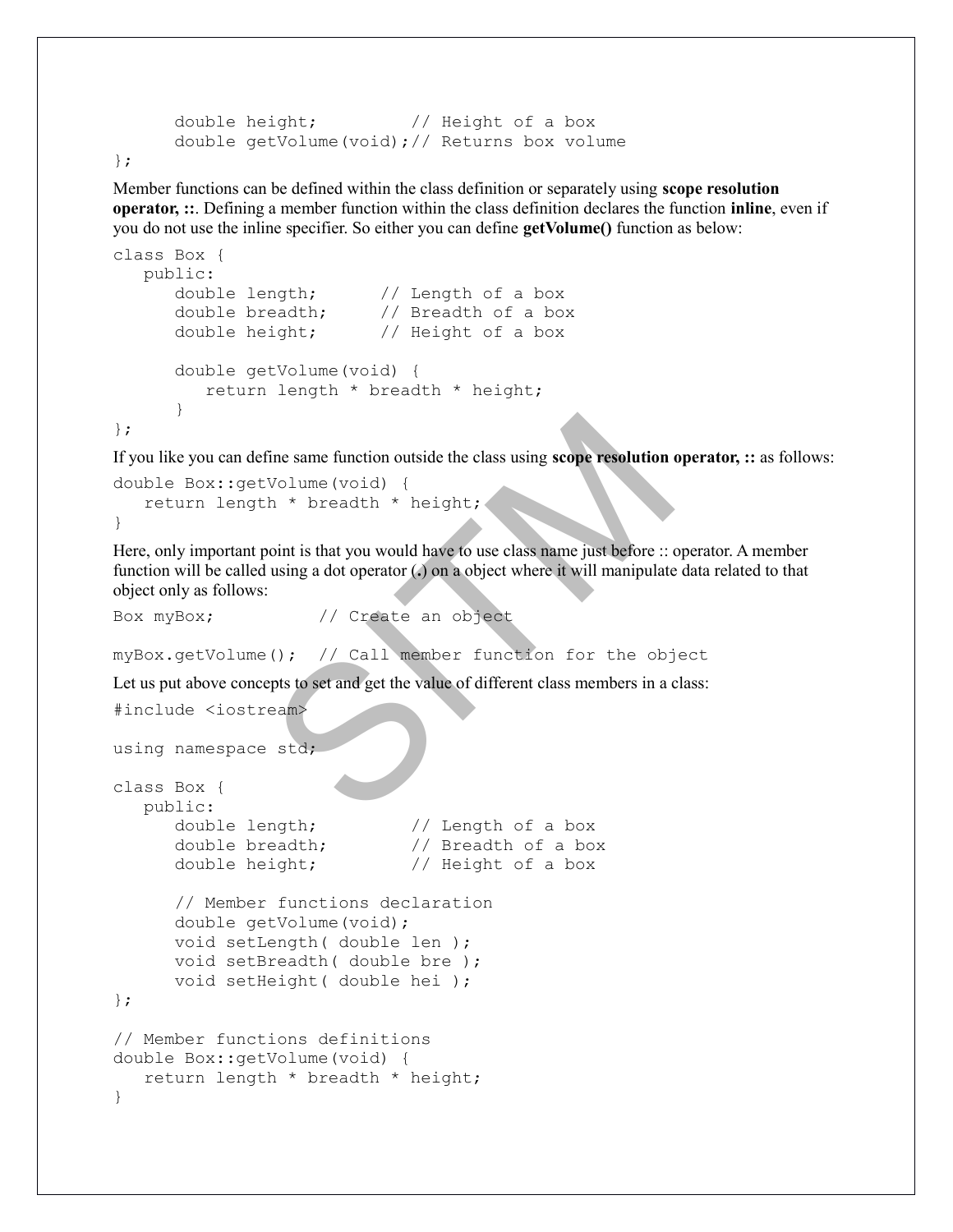```
We clare Box1 of type Box<br>
(/) Declare Box2 of type Box<br>
(/) Store the volume of a bc<br>
cification<br>
th(6.0);<br>
dth(7.0);<br>
dth(7.0);<br>
dth(13.0);<br>
dth(13.0);<br>
box 1<br>
1.getVolume();<br>
ume of Box1 : " << volume <<endl;<br>
we of Bo
void Box::setLength( double len ) {
    length = len;
}
void Box::setBreadth( double bre ) {
   breedth = bre;}
void Box::setHeight( double hei ) {
   height = hei;}
// Main function for the program
int main( ) {
   Box Box1; \frac{1}{2} // Declare Box1 of type Box
   Box Box2; \frac{1}{2} Declare Box2 of type Box
   double volume = 0.0; // Store the volume of a box here
    // box 1 specification
    Box1.setLength(6.0);
    Box1.setBreadth(7.0);
    Box1.setHeight(5.0);
    // box 2 specification
    Box2.setLength(12.0);
    Box2.setBreadth(13.0);
    Box2.setHeight(10.0);
    // volume of box 1
volume = Box1.getVolume();
 cout << "Volume of Box1 : " << volume <<endl;
    // volume of box 2
   volume = Box2.getVolume();
    cout << "Volume of Box2 : " << volume <<endl;
    return 0;
}
```
When the above code is compiled and executed, it produces the following result:

Volume of Box1 : 210 Volume of Box2 : 1560

#### **Separating Interface from Implementation**

There have been various proposals for separating an interface from an implementation. For example the language Java supports this separation [An *Interface* defines a set of method signatures, while a *Class* defines the structure and behavior of its instances. A class may match several interfaces, if it implements the methods defined by each interface. Classes are instantiable, while interfaces are not. In contrast, we propose a different separation of interface and implementation, based on the properties supported by the context relation. A base class defines the structure and interface (method signatures) of its instances, and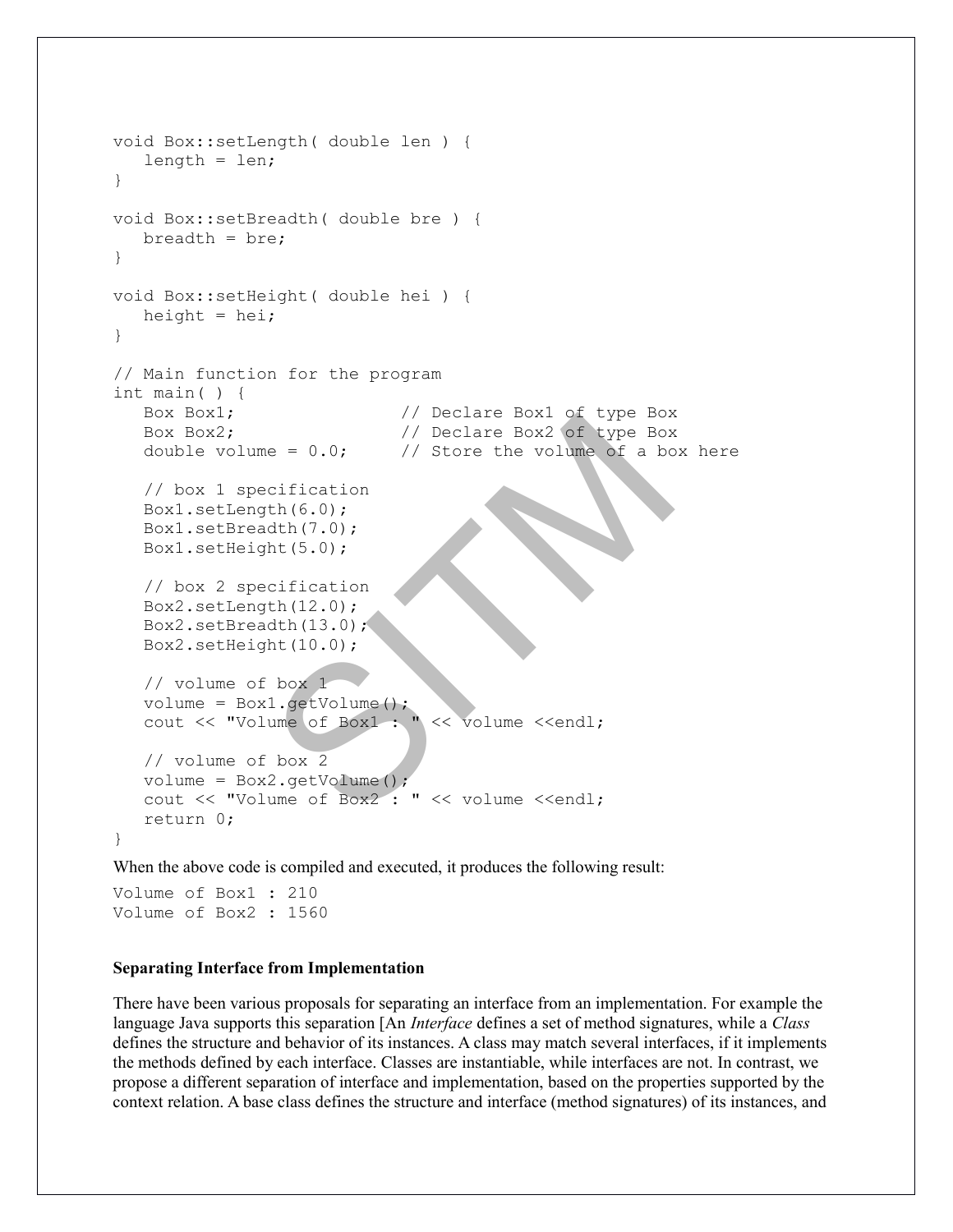may provide implementations for the interface as well. If an implementation of a method is not provided directly in the base class, the implementation may be separately given in one or more classes that are context-related to the base class. In contrast to the notion of *Interface* in Java, a base class that defines only interfaces *may still be instantiated*. To prevent a method resolution error at run-time, we require an implementation of the method to either exist directly in the base class or to exist in some context-related class that is declared to be the default implementation

In C++, dynamic binding is required when a *virtual* method is invoked through a pointer. In a language such as Java all methods are assumed virtual (unless declared final) and all objects are referenced through pointers. The context relation allows method update, not just for subclasses but for the base class itself. Dynamic binding occurs regardless of whether a method is invoked through a pointer or variable. We propose the use of context tables, a dynamic version of static virtual function tables, to avoid pointer chasing through lists of context objects. The use of the tables will support fast method lookup. For simplicity, we assume all methods to be context-updatable, although it would be possible to add a keyword to limit dynamic lookup such as the *final* keyword in Java.

A metaobject protocol (MOP) is an interface that allows a programmer to customize properties of the programming language, such as adding persistence and concurrency . A *reflective* programming language is one which supports such customizations, allowing the program to reason about its own execution state and alter behavior accordingly . The context relation and context objects can be implemented using reflection.

#### **Access Functions and Utility Functions**

#### *Access Functions*

(MOP) is an interface that allows a programmer to customize, such as adding persistence and concurrency. A *reflective* such customizations, allowing the program to reason about indigly. The context relation and context ob Access functions can read or display data. Another common use for access functions is to test the truth or falsity of conditions—such functions are often called predicate functions. An example of a predicate function would be an  $i$  s  $Empty$  function for any container class—a class capable of holding many objects, like a vector. A program might test isEmpty before attempting to read another item from the container object. An isFull predicate function might test a container-class object to determine whether it has no additional room. Useful predicate functions for our Time class might be isAM and isPM.

## *Utility Functions*

A utility function (also called a helper function) is a private member.

The standard function has several **utility functions** for number of conversions, variable-length, argument processing, sorting and searching, and random number generation. To use these function the header <cstdlib> is required.

This header defines the types "div t", "ldiv t", "size t". Following table lists the macros supported by <cstdlib> header.

#### **Proxy Class**

A **proxy class** in C++ is used to implement the **Proxy** Pattern in which an object is an interface or a mediator for some other object. A typical use of a **proxy class** in C++ is implementing the [] operator since the [] operator may be used to get data or to set data within an object.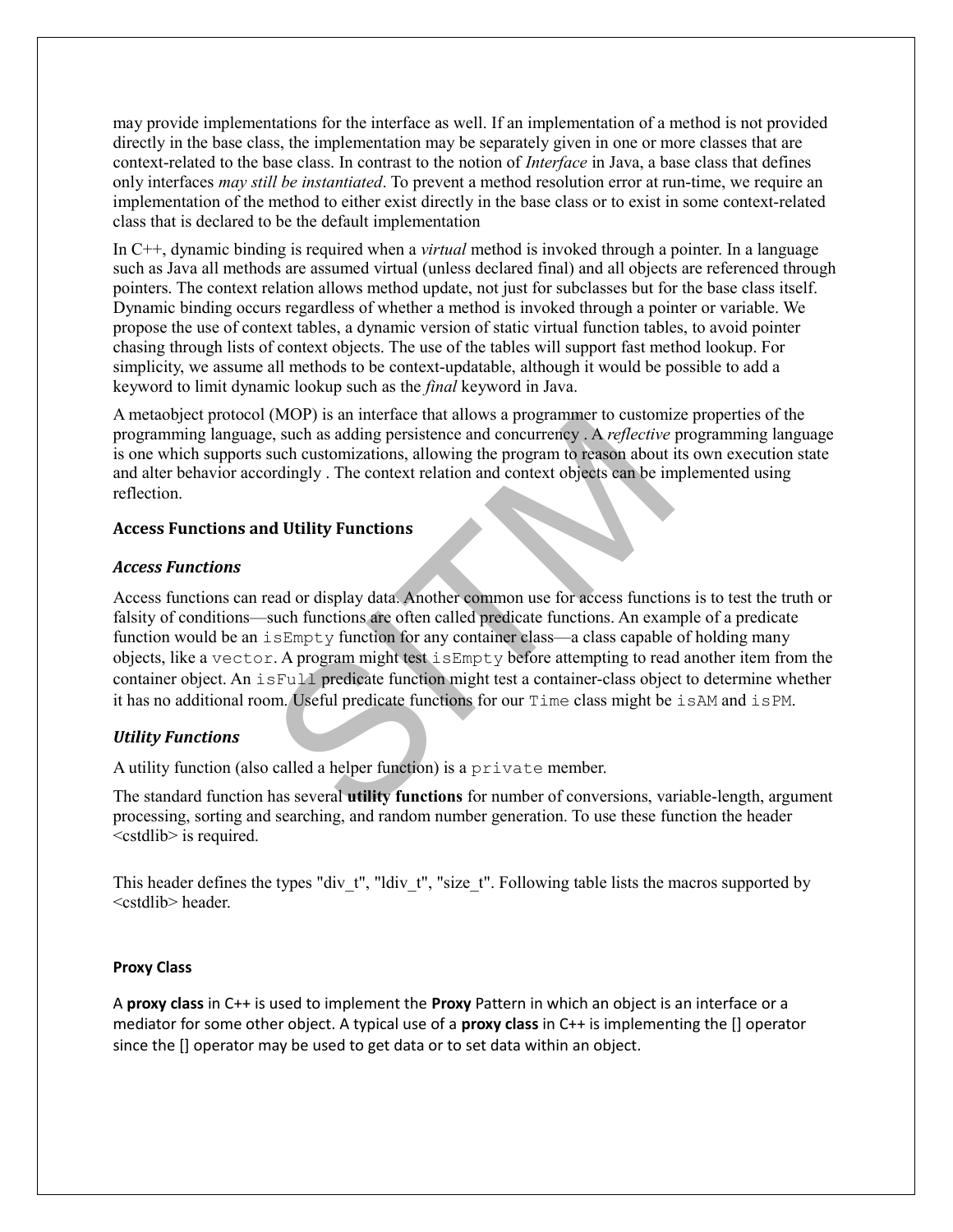#### Container Classes

A container stores many entities and provide sequential or direct access to them. List, vector and strings are such containers in standard template library. The string class is a container that holds chars. All container classes access the contained elements safely and efficiently by using iterators. Container class is a class that hold group of same or mixed objects in memory. It can be heterogeneous and homogeneous. Heterogeneous container class can hold mixed objects in memory whereas when it is holding same objects, it is called as homogeneous container class.

A class is said to be a container class which is utilized for the purpose of holding objects in memory or persistent media. A generic class plays a role of generic holder. A container class is a good blend of predefined behavior and an interface that is well known. The purpose of container class is to hide the topology for the purpose of objects list maintenance in memory. A container class is known as heterogeneous container, when it contains a set of different objects. A container class is known as homogeneous container when it contains a set of similar objects.

The following are the standardized container classes :

## **1. std::map :**

Used for handle sparse array or a sparse matrix.

## **2. std::vector :**

Like an array, this standard container class offers additional features such as bunds checking through the at () member function, inserting or removing elements, automatic memory management and throwing exceptions.

## **std::string :**

A better supplement for arrays of chars.

## **Dynamic Memory Allocation**

C++ supports three basic types of memory allocation, of which you've already seen two.

- Standardized container classes :<br>
Exercise a array or a sparse matrix.<br>
A ard container class offers additional features such as bund<br>
in inserting or removing elements, automatic memory mana<br>
or arrays of chars.<br>
Sociatio **Static memory allocation** happens for static and global variables. Memory for these types of variables is allocated once when your program is run and persists throughout the life of your program.
- **Automatic memory allocation** happens for function parameters and local variables. Memory for these types of variables is allocated when the relevant block is entered, and freed when the block is exited, as many times as necessary.
- How does dynamic memory allocation work?
- Your computer has memory (probably lots of it) that is available for applications to use. When you run an application, your operating system loads the application into some of that memory. This memory used by your application is divided into different areas, each of which serves a different purpose. One area contains your code. Another area is used for normal operations (keeping track of which functions were called, creating and destroying global and local variables, etc…). We'll talk more about those later. However, much of the memory available just sits there, waiting to be handed out to programs that request it.